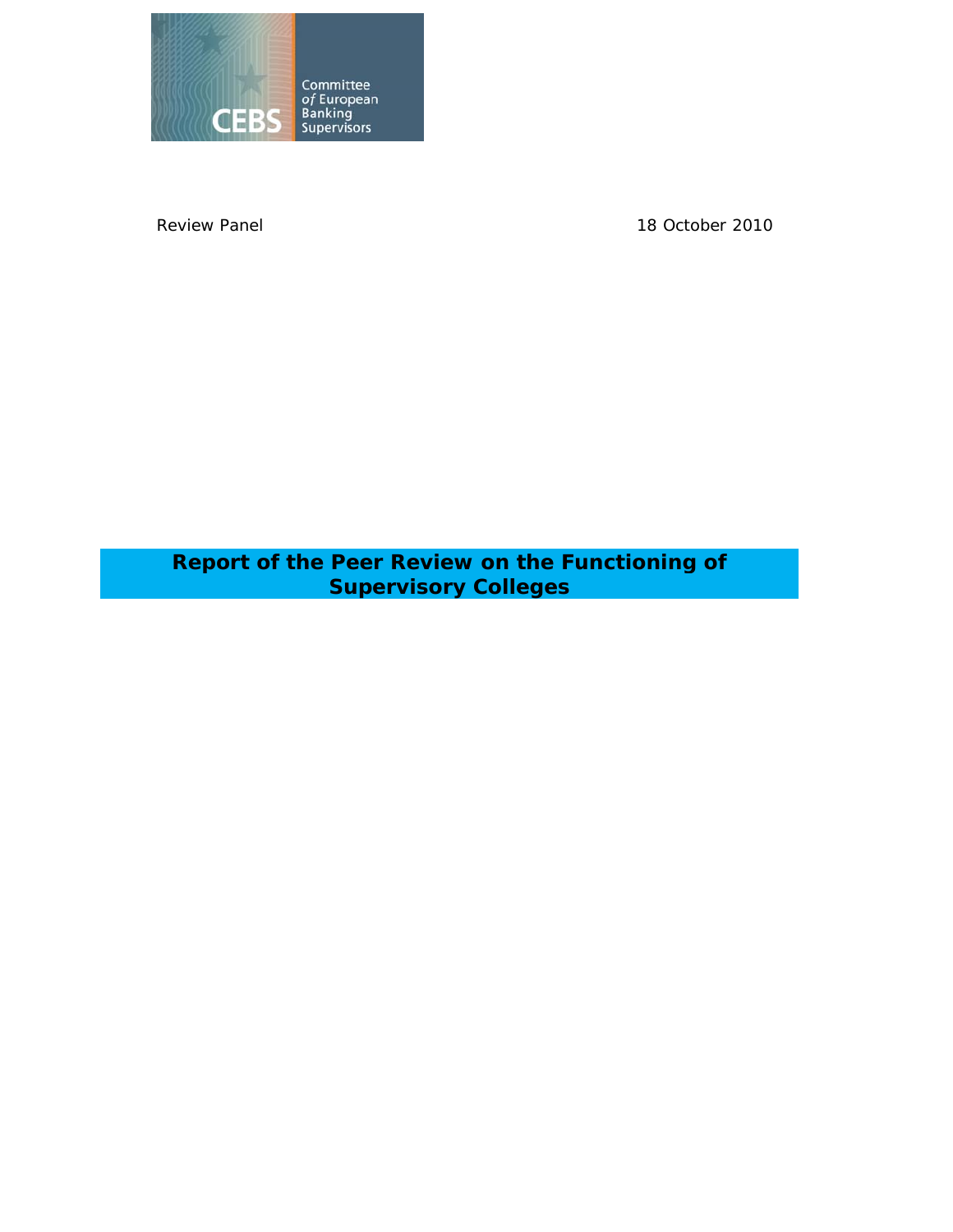# **Table of Contents**

| Τ.   |                                                                         |  |
|------|-------------------------------------------------------------------------|--|
| 1.   |                                                                         |  |
| 2.   |                                                                         |  |
| (1)  |                                                                         |  |
| (2)  |                                                                         |  |
| (3)  |                                                                         |  |
| (4)  |                                                                         |  |
| 3.   |                                                                         |  |
| (1)  |                                                                         |  |
| (2)  |                                                                         |  |
| (3)  |                                                                         |  |
| (4)  |                                                                         |  |
| (5)  |                                                                         |  |
| (6)  |                                                                         |  |
| (7)  |                                                                         |  |
| (8)  | Envisaged improvements and anticipation of the draft JRAD guidelines 21 |  |
| (9)  | Translation of the individual assessments into the joint assessment 22  |  |
| (10) |                                                                         |  |
| 4.   |                                                                         |  |
| (1)  | Exchange of supervisory plans and common supervisory planning 23        |  |
| (2)  |                                                                         |  |
| (3)  |                                                                         |  |
| (4)  |                                                                         |  |
| (5)  |                                                                         |  |
| П.   |                                                                         |  |
| 1.   |                                                                         |  |
| 2.   |                                                                         |  |
| 3.   |                                                                         |  |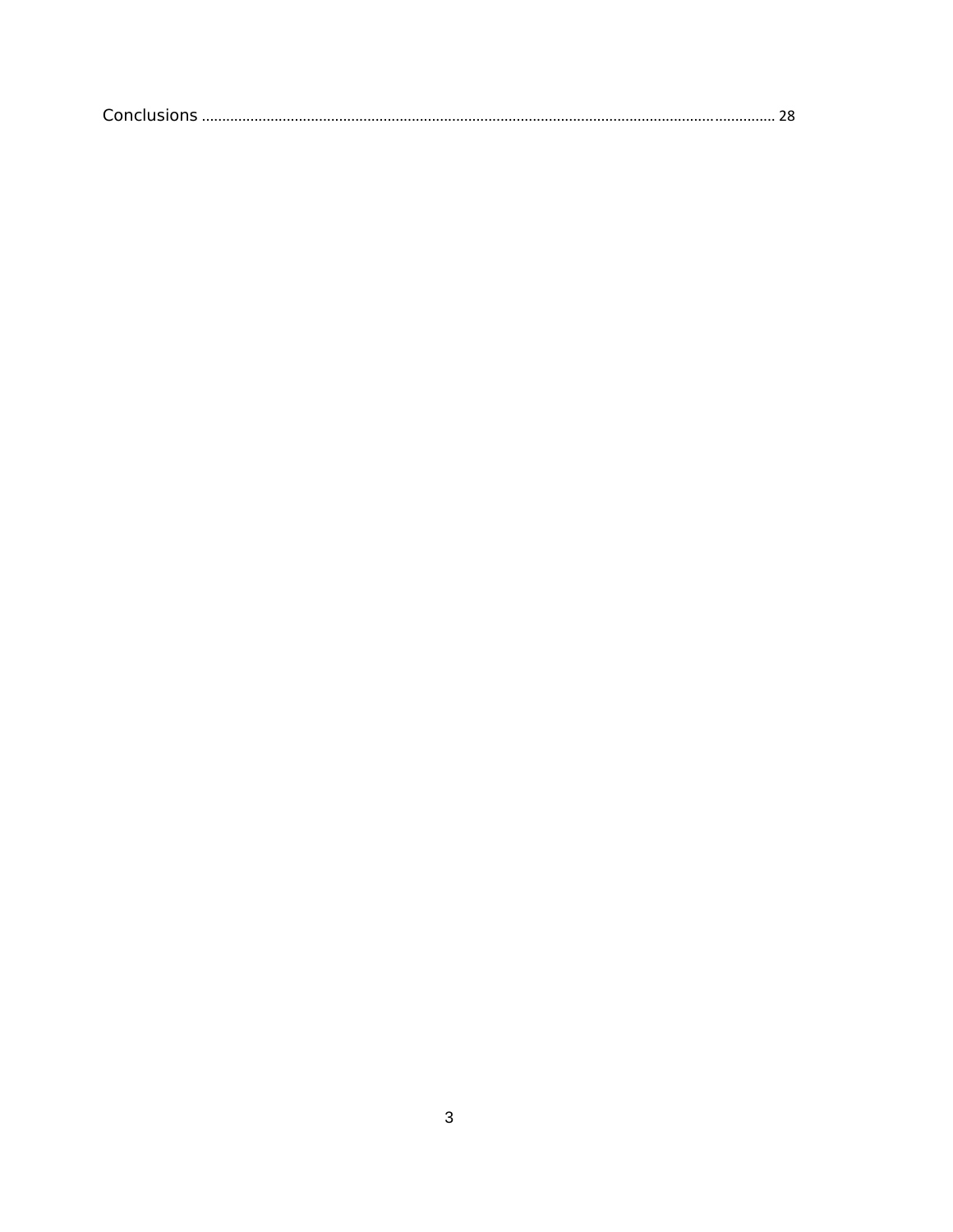# **Introduction**

l

- 1. The purpose of Peer Review is to encourage supervisory convergence within the European Economic Area by assessing the implementation of supervisory provisions set out in Community legislation, CEBS guidelines and other CEBS documents, and to enhance the convergence of the day-to-day application of such provisions.
- 2. Against this backdrop, the Review Panel is mandated to assess the degree of convergence reached by CEBS members in the implementation of a given supervisory provision or practice. To do so, CEBS relies on self-assessments conducted by its members against clear and objective implementation criteria, and on independent reviews conducted by the Review Panel. Consistent with the so-called 'comply or explain' approach, should a member not have implemented a given supervisory provision or practice it will have to explain why.
- 3. The Review Panel conducted a first pilot peer review related to the 'CEBS Guidelines on the implementation, validation and assessment of AMA and IRB approaches' that was finalised in  $2009<sup>1</sup>$ . CEBS then decided to conduct a peer review of the functioning of supervisory colleges.
- 4. The functioning of supervisory colleges has received a lot of attention over the last number of years and CEBS decided that this was an appropriate topic for peer review. The focus of the review was on the methods employed by supervisory authorities in the setting up and functioning of supervisory colleges and to identify good practices.
- 5. The functioning of supervisory colleges has been assessed against the following reference documents:
	- Articles 129 (indent 1), 131 (indents 1 & 2) and 132 of Directive 2006/48/EC, as currently in force;
	- the 'CEBS-CEIOPS 10 Common Principles for Colleges of Supervisors';
	- the 'CEBS Template for the Multilateral Cooperation and Coordination Agreement for the supervision of the XY Group' (2009 version)<sup>2</sup>, except for the provisions relating to internal model validation (section 6.6) which have already been covered in the previous peer review exercise, and the provisions relating to cooperation in crisis situations (section 7) which are dealt with by other CEBS groups, and the Annex to the CEBS Template; and

 $1$  The Review panel also conducted a survey on supervisory powers and objectives, including the actual use of sanctioning powers (CEBS 2009 47) in order to answer a request from the European Commission. The Report was published in March 2009.

 $2$  It should be noted that the Template Agreement anticipates the application of the CRD II provisions relating to colleges.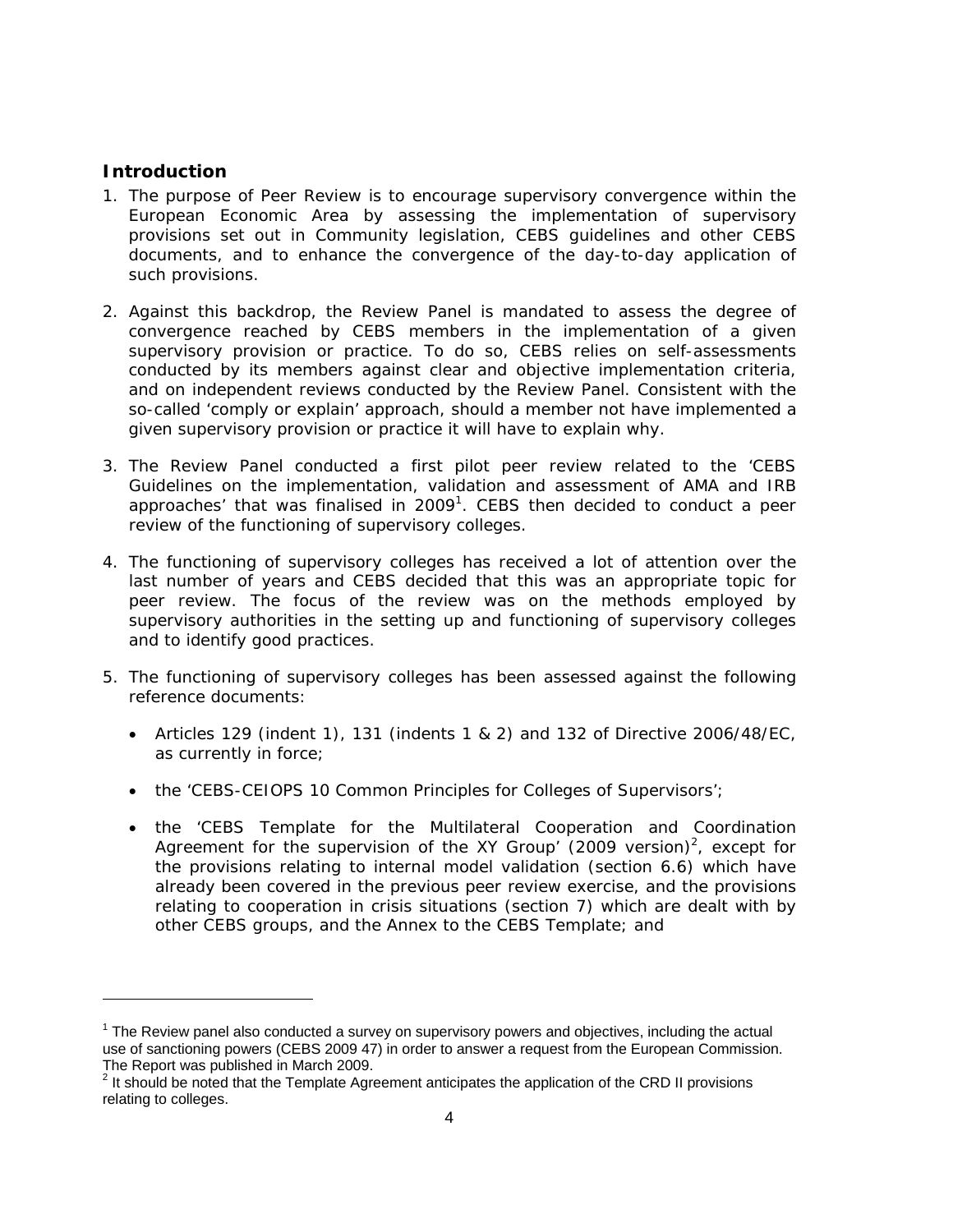- 'CEBS guidelines for cooperation between consolidating supervisors and host supervisors' (GL09) insofar as they provide more detailed recommendations on the areas covered in the documents listed above.
- 6. It is important to note that this report builds on facts relative to a sample of 17 colleges recorded as of March 2010 $^3$ .
- 7. The first phase of the Peer Review consisted of a self-assessment by national supervisors in respect of the following six areas: General Organisation, Information Exchange, Risk Assessment, Planning and Coordination, Sharing and Delegation of Tasks, and Communication with the Group.
- 8. The factual results of the self-assessments performed by the supervisory authorities participating in the 17 colleges were endorsed by the Review Panel in April 2010.
- 9. Section 1 (General Organisation), Section 5 (Sharing and Delegation of Tasks) and Section 6 (Communication with the Group) were ruled out of the second phase, the "review phase", in order to concentrate on the core areas of activities of the supervisory colleges.
- 10. Accordingly, when reading this report please bear in mind that the review phase concentrated on the following three areas of the activities performed by a supervisory college:
	- section 2 (Information Exchange),
	- section 3 (Risk Assessment), and

 $\overline{a}$ 

- section 4 (Planning and Coordination).
- 11. This report presents the outcome of the review performed by the Review Panel between 26 April and 8 June 2010 (Part I), together with a series of good practices for improving the functioning of colleges (Part II).

 $3$  The sample covers 17 out of 31 existing colleges by the end of 2009 and 10 out of 15 consolidating supervisors.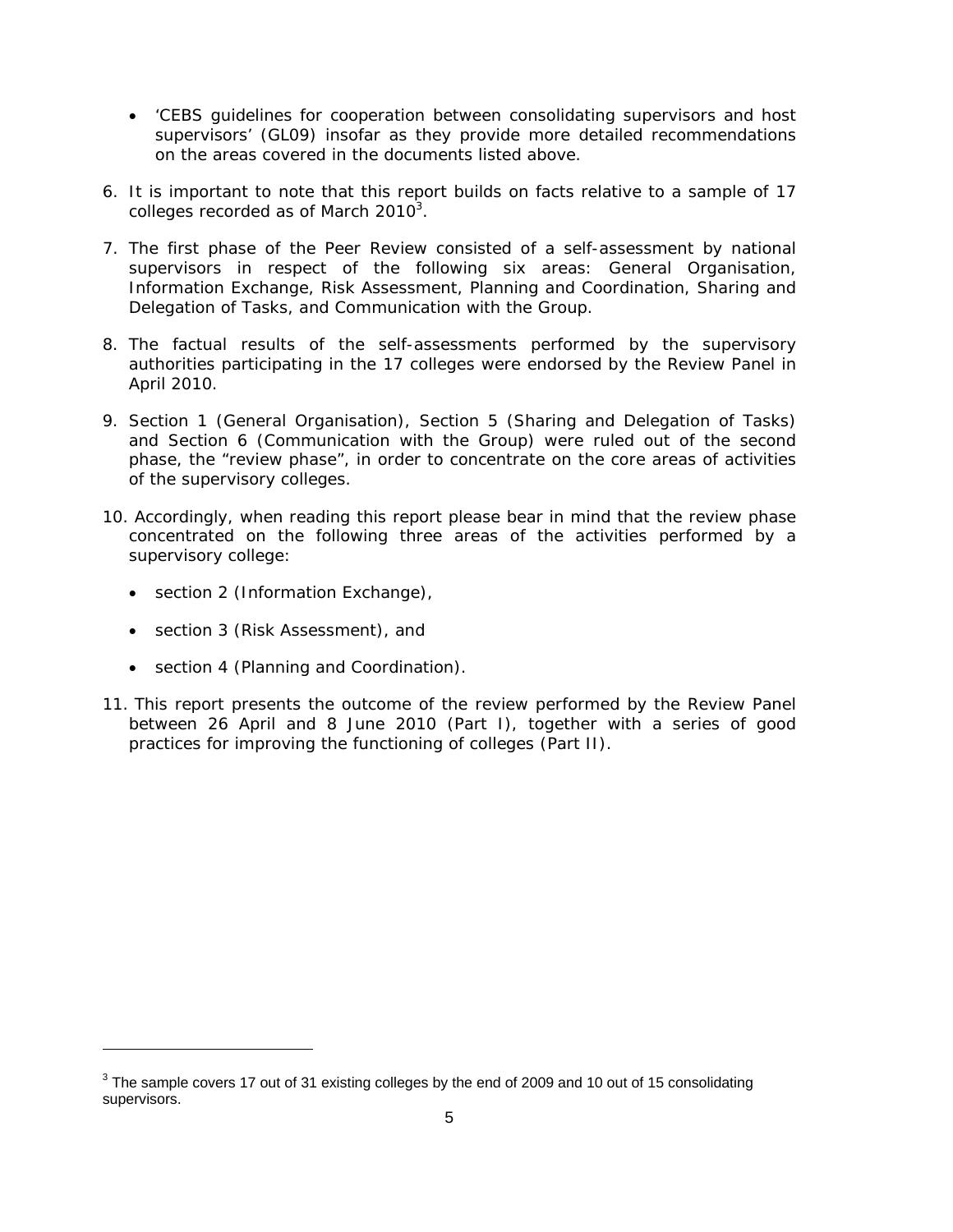# **Executive Summary**

- 12. Over the last number of years, supervisory colleges have received a lot of attention in the regulatory and supervisory debate. In order to take stock of the progress achieved, CEBS decided to conduct a peer review on the functioning of supervisory colleges.
- 13. On the basis of the CEBS peer review methodology, the functioning of colleges has been assessed against a set of reference documents, i.e. the relevant provisions of the CRD, the CEBS-CEIOPS common principles for colleges of supervisors, the 'CEBS Template for the Multilateral Cooperation and Coordination Agreement for the supervision of the XY Group', and the 'CEBS Guidelines for cooperation between consolidating supervisors and host supervisors'.
- 14. Against this background, the Review Panel prepared a questionnaire which was completed, as a self-assessment, by the competent authorities from a sample composed of 17 supervisory colleges. The factual results of this self-assessment phase were endorsed by the Review Panel in April 2010.
- 15. For the conduct of the review phase, the Review Panel focused on the core activities performed by supervisory colleges, i.e. Information Exchange, Risk Assessment, and Planning and Coordination. The review phase took place between April and June 2010.
- 16. As a result, this report presents the outcome of the peer review exercise together with a series of good practices, as of March 2010, i.e. the selected cutoff date for the self-assessment. Multilateral cooperation and coordination in colleges is an evolutionary process; the report examines where each of the 17 colleges stands with respect to Information Exchange, Risk Assessment, and Planning and Coordination of supervisory activities, with a view to determining whether specific milestones have been passed or not in these three areas. Whereas all 17 colleges under review are up and running and have thus passed a number of milestones, some colleges have not passed all the milestones and others are at a more advanced stage.
- 17. With regard to Information Exchange, the peer review confirmed that a majority of the colleges apply the requirements even though it revealed a great deal of variety in terms of interactivity, frequency, timeliness, scope and means of exchange of information across colleges. A number of good practices have also emerged.
- 18. Whereas information is exchanged intensively and extensively during general college meetings, the peer review showed that information exchange tends to be more limited among the members of the general college in between meetings and, that supervisors then tend to rely on bilateral contacts. Bilateral contacts are necessary among supervisors, but they are not sufficient in the context of supervisory colleges. The Review Panel notes that the efficiency of information exchange within a college greatly depends on the interaction among all its members. The Review Panel also notes that a multilateral and regular exchange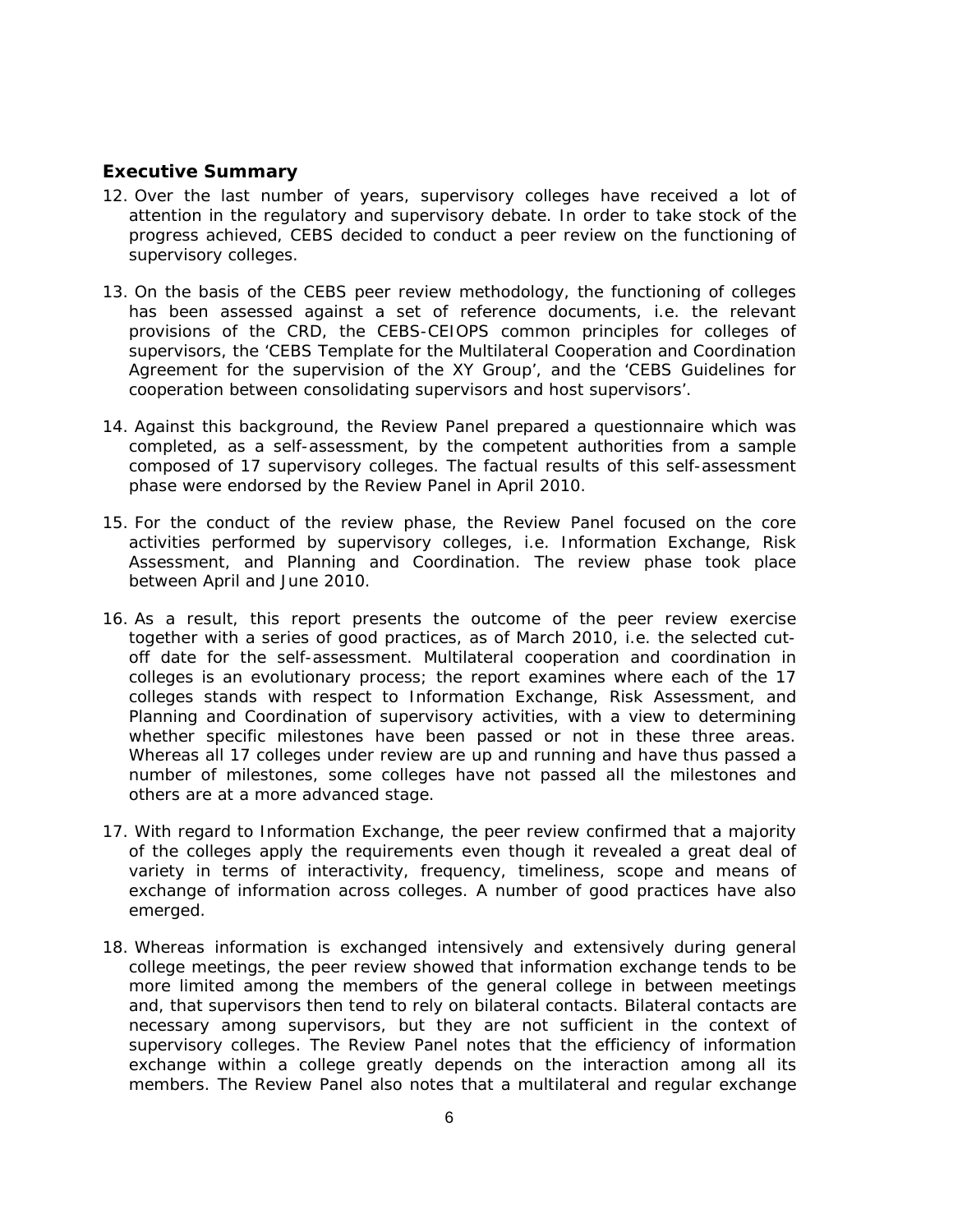of information among the members of the general college contributes to effective coordination and cooperation and to the development of a common understanding of the group's activities and risk profile.

- 19. In order to ensure a timely, regular and multilateral exchange of information among college members, several supervisory colleges have developed good practices such as the use of web platforms, conference calls and newsletters that ensure interactive information flows.
- 20. With regard to the substance of information exchanged, the peer review revealed a great deal of variety and a number of commonalities, although there is no common framework as yet. Only one out of the 17 colleges that participated in the peer review discussed the distinction between 'essential' and 'relevant' information, as provided for in the CRD. Although, in practice, this did not prevent information from being shared on a college-wide basis, the Review Panel considers that an agreement on a non-exhaustive list of information to be shared within the college would help in structuring the process for the exchange of information and allow for more horizontal convergence among colleges.
- 21. The Review Panel thinks that 11 colleges (BNP Paribas, Commerzbank, Dexia, Erste Bank, Intesa SanPaolo, KBC, Nordea, RZB, Santander, SEB, and UniCredit) have fully applied the requirements for information exchange, whereas four colleges (Crédit Agricole, Deutsche Bank, ING and Société Générale) have partially applied them and two colleges (National Bank of Greece and RBS) have not applied the requirements satisfactorily.
- 22. Concerning the Risk Assessment to be performed by the colleges, the review by peers has identified variations as regards the process of carrying out the risk assessments.
- 23. Some colleges have used a top-down approach mainly driven by the consolidating supervisor. Other colleges have opted for a bottom-up approach, which is more interactive, and used approaches similar to the methodology described in the CEBS draft guidelines on joint risk assessment and decision (JRAD guidelines).
- 24. These variations show once more that colleges are constantly evolving, structuring their activities and improving their actual functioning towards a more collective risk assessment. In addition, the Review Panel notes that by using a common template and a common scoring scale, approximately one third of the colleges have anticipated the implementation of the JRAD guidelines.
- 25. A number of good practices have also been identified, such as risk expert meetings or workshops , joint inspections on specific risk and/or ICAAP, presentation of the ICAAP to the college by the group's top management, use of CEBS sectoral risk assessment, CEBS stress test and CEBS liquidity identity card.
- 26. The Review Panel is of the opinion that 15 colleges (BNP Paribas, Commerzbank, Crédit Agricole, Deutsche Bank, Dexia, Erste Bank, ING, Intesa SanPaolo, KBC, Nordea, RZB, Santander, SEB, Société Générale and UniCredit) have fully applied the requirements relating to Risk Assessment, whereas two colleges (National Bank of Greece and RBS) have not applied them.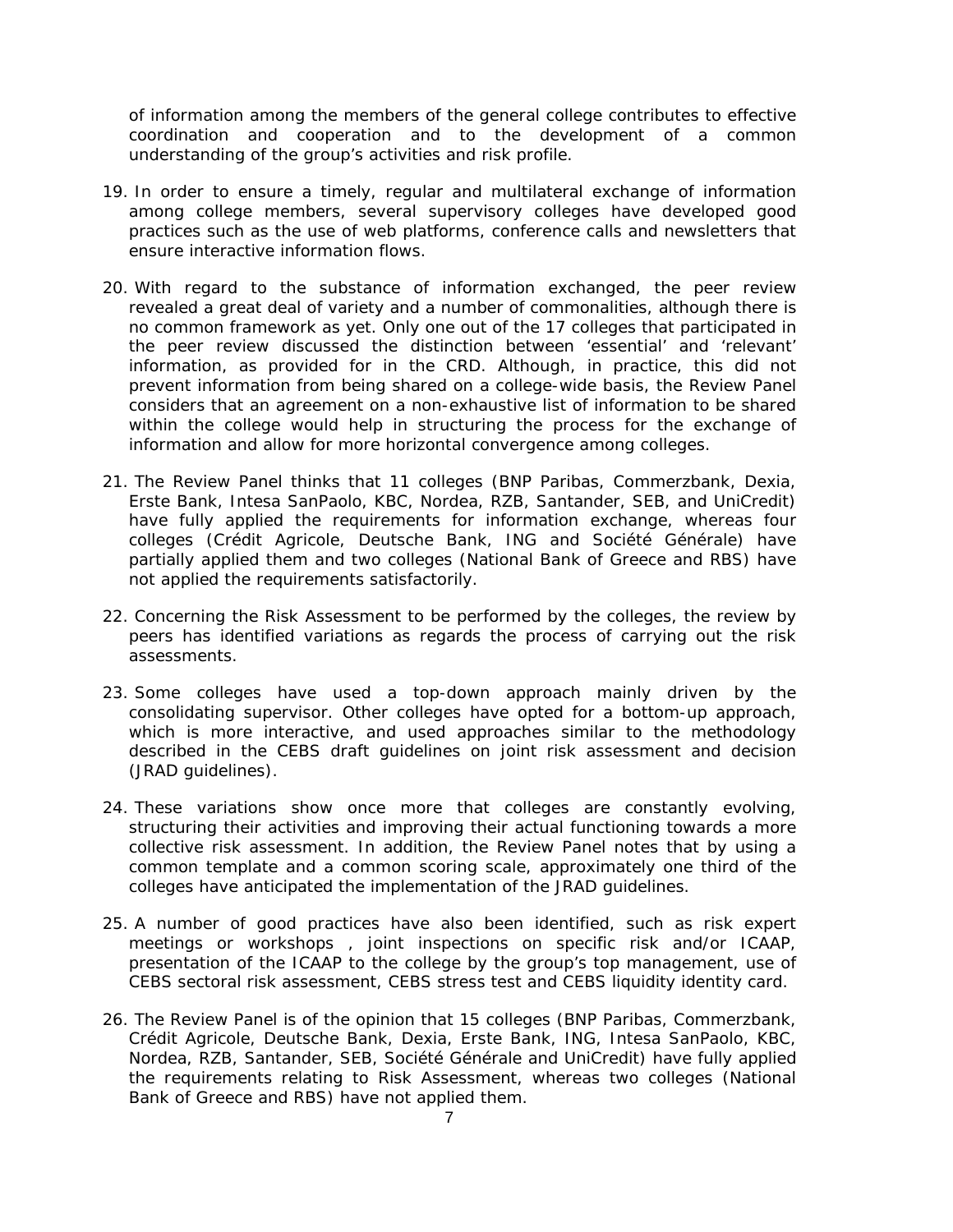- 27. The Planning and Coordination of the college activities appeared to be a challenging task for many consolidating supervisors who mentioned the field of Planning and Coordination as an area for improvement. The review by peers confirmed that there is room for improvement and convergence in this respect; some good practices have also emerged.
- 28. The Review Panel found it difficult to identify commonalities with regard to joint supervisory planning at this stage. The Review Panel considers that the exchange of supervisory plans and, in particular, common planning need to be developed further. A regular update of supervisory plans has been identified as a good practice.
- 29. Joint inspections appeared to be widespread, both consolidating and host supervisors taking the initiative to organise joint examinations and inviting other supervisors to participate in these activities. Supervisors who had taken part in joint on-site examinations agreed that they had several advantages. The most cited ones are a joint understanding of the group activities and risks, a better knowledge of the local market and an occasion to better challenge the group's management and to convey joint and stronger messages. It was also mentioned that joint on-site inspections offer the opportunity to learn from one another, that they help avoid duplication of work and that they facilitate the follow-up activities.
- 30. The Review Panel further notes that discussions on follow-up decisions in the college should be applied across colleges and that the good practice of common reporting of joint inspections should be further developed.
- 31. The Review Panel is of the view that nine colleges (BNP Paribas, Crédit Agricole, Dexia, KBC, Intesa SanPaolo, Nordea, Santander, Société Générale and UniCredit) have fully applied the requirements for Planning and Coordination, whereas three colleges (Erste Bank, RZB and SEB) have partially applied them and five colleges (Commerzbank, Deutsche Bank, ING, National Bank of Greece and RBS) have not applied the requirements satisfactorily.
- 32. The Review Panel concludes that coordination and cooperation within supervisory colleges can be described as an evolutionary process and that it is a joint responsibility of all the members of a supervisory college, under the leadership of the consolidating supervisor, to achieve the required coordination and cooperation. Although supervisory authorities have achieved considerable progress in establishing effective colleges, much remains to be done so that risks are commonly identified, assessed and mitigated. One of the tasks facing CEBS/EBA is to foster this development.
- 33. Finally, the Review Panel would like to highlight the words of one supervisor which it believes appropriately summarise the benefits of multilateral coordination and cooperation within supervisory colleges: "to be part of a supervisory college brings added value to your own work".
- 34.The Review Panel expects that this report will contribute to the effective functioning of colleges and the convergence of supervisory practices in the EU.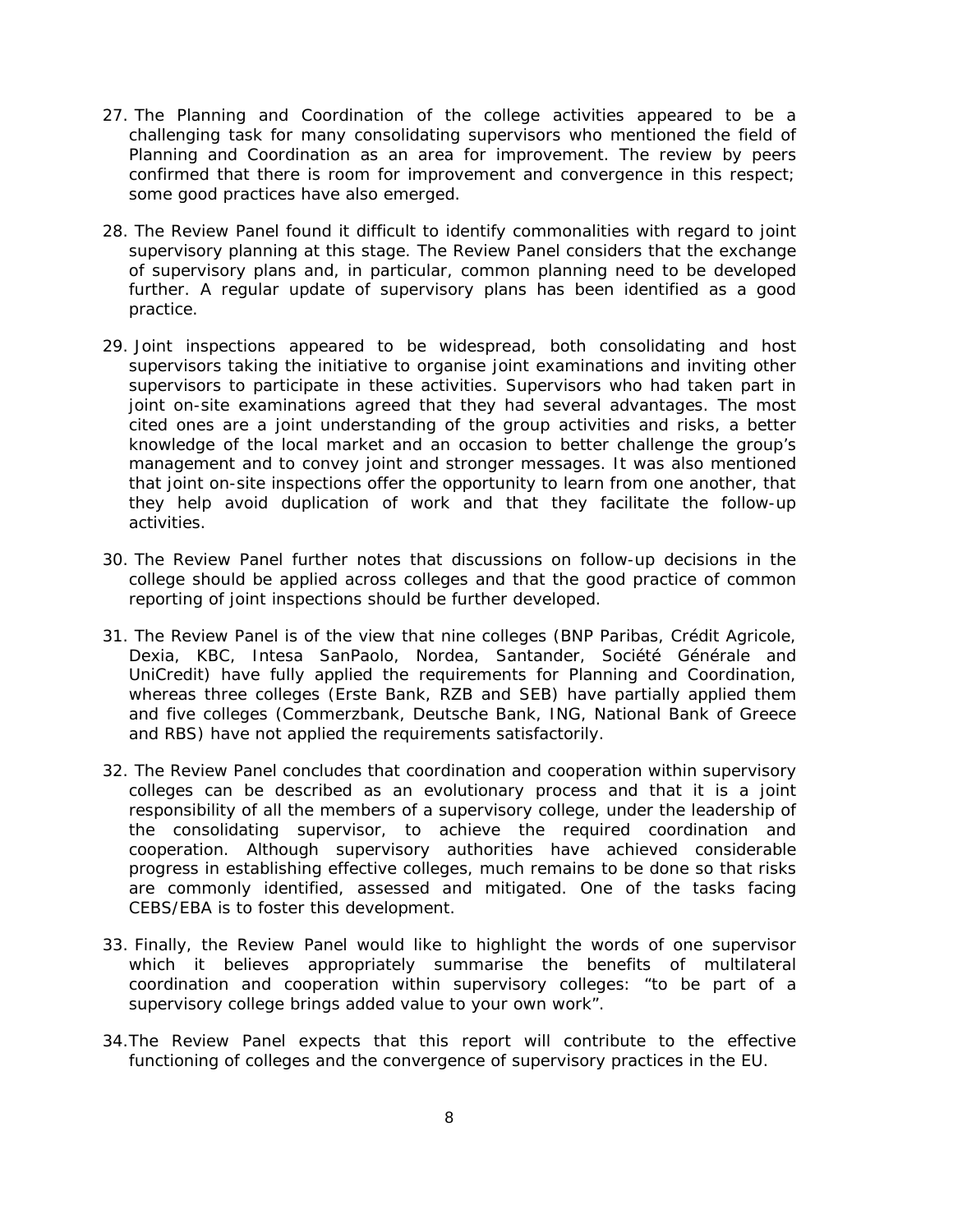# **Methodology**

l

- 35. This peer review exercise has been conducted in accordance with the 'Peer Review Methodology' and the 'Review Panel Protocol'<sup>4</sup> revised version.
- 36. Following CEBS's decision to conduct a peer review on supervisory colleges, the Review Panel prepared a self-assessment questionnaire which members were asked to complete.
- 37. In order to get a precise picture of the functioning of the colleges of supervisors, a college by college approach was chosen. Thus, a supervisor that was a member of three colleges was required to fill in the self-assessment questionnaire three times.
- 38. The colleges under review were those relating to the 17 banking groups represented in the Sub-group on Operational Networks (SON). It is important to stress that the scope of this exercise was restricted to the entities which were subject to the CRD requirements and, therefore, fell within the consolidated prudential statements of the banking group. Both subsidiary and branch presences were included, including (banking) branches of the parent's direct or indirect subsidiaries<sup>5</sup>.
- 39. This report presents the outcome of the peer review, namely the assessment of whether or not CEBS members have implemented:
	- Articles 129 (indent 1), 131 (indents 1 & 2) and 132 of Directive 2006/48/EC, as currently in force;
	- the 'CEBS-CEIOPS 10 Common Principles for Colleges of Supervisors';
	- the 'CEBS Template for the Multilateral Cooperation and Coordination Agreement for the supervision of the XY Group' (2009 version), except for the provisions relating to internal model validation (section 6.6) which have already been covered in the previous peer review exercise, and the provisions relating to cooperation in crisis situations (section 7) which are dealt with by other CEBS groups, and the Annex to the CEBS Template; and
	- 'CEBS Guidelines for cooperation between consolidating supervisors and host supervisors' (GL09) insofar as they provide more detailed recommendations on the areas covered in the documents listed above.

40.The self-assessment questionnaire was comprised of two main parts:

<sup>4</sup> http://www.c-ebs.org/getdoc/d309b3de-d442-43d5-ba6d-d853404f4a8b/Revised-Peer-Review-Methodology.aspx and http://www.c-ebs.org/getdoc/25d91bca-0686-4b70-9687- <u>ef3e8cfbd1e7/ReviewPanelProtocol15102007.aspx</u><br><sup>5</sup> This peer review exercise on the functioning of colleges assesses only responses from CEBS Members

and not CEBS observers (i.e. Norway, Iceland and Liechtenstein).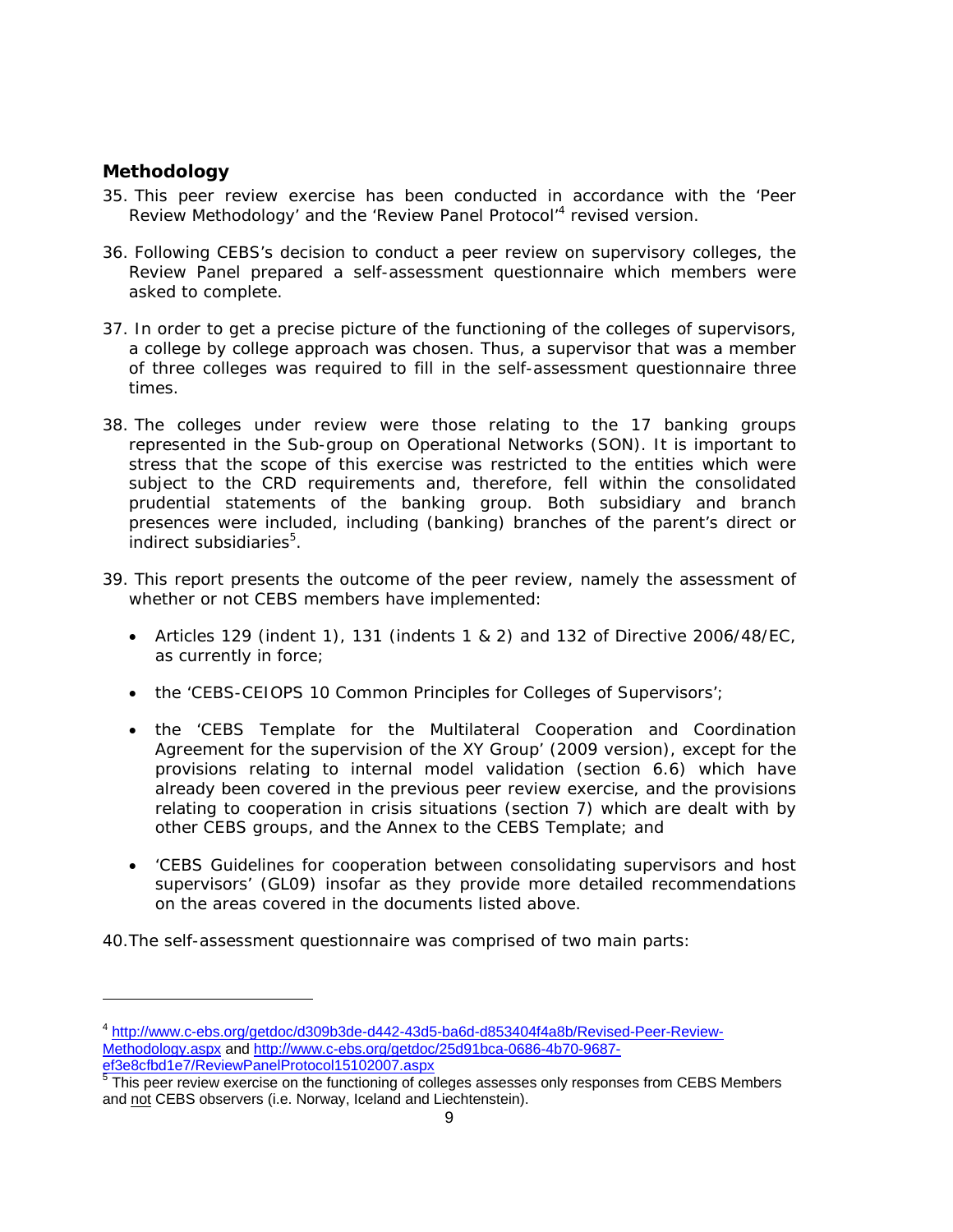- Part I covered background information and was completed by all supervisors of banking entities in the SON banking groups, even if those supervisors were not members of the college and irrespective of the relative importance of the local entities or their legal status (branch or subsidiary); and
- Part II focused on the functioning of colleges and was completed only by members of the colleges.
- 41. For each part, different sets of questions were prepared for the consolidating supervisor and for the host supervisors. Answers to Part I provided background information for the review by peers (second phase) and were not used for assessing the application of the requirements. The answers provided to Part II were used for benchmarking purposes in the first phase of the exercise. The selfassessment questionnaire focused on:
	- Section 1 (Part II) General Organisation the objective was to confirm the existence of the college and to ensure that adequate composition and organisational requirements were in place;
	- Section 2 (Part II) Information Exchange the objective was to determine whether colleges were being effectively used to exchange relevant or essential information in a timely manner in a going-concern situation;
	- Section 3 (Part II) Risk Assessment the objective was to assess whether supervisors went beyond the simple exchange of information and effectively cooperated in the conduct of risk assessments at consolidated, subconsolidated and solo levels, and whether this required adjustments to their internal planning or reconsideration of their own risk assessments;
	- Section 4 (Part II) Planning and Coordination of supervisory activities the objective was to assess whether supervisors had merely exchanged information on supervisory plans or whether they had really made an effort to coordinate and streamline their activities;
	- Section 5 (Part II) Sharing and Delegation of Tasks the objective was to assess how information relating to a group was gathered and whether the sharing and/or delegation of tasks had taken place among supervisors participating in the college, and to assess whether these processes pursued the best possible use of resources and whether they had produced an outcome; and
	- Section 6 (Part II) Communication with the Group the objective was to assess whether the college had established an active dialogue with the banking group, which avoided duplication of supervisory requests to the group and ensured that the group was aware of the coordinated supervisory process in place.
- 42. For each section the provisions of the reference documents were broken down into assessment criteria and corresponding key questions, and where it was deemed necessary, further requests for information. For each section benchmarks were established for the purposes of determining whether or not a member was applying the relevant reference documents, and overall benchmarks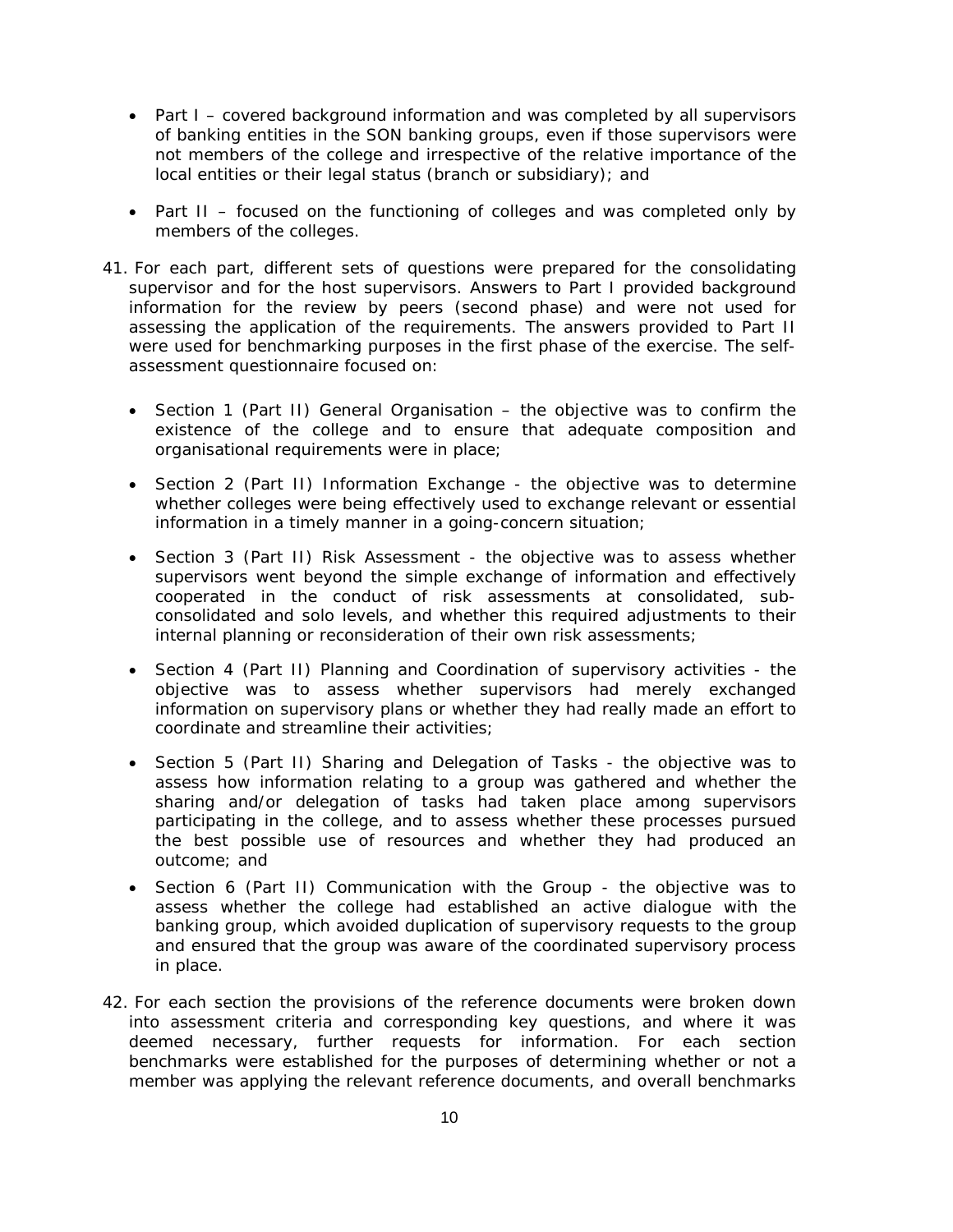were defined to assess the extent to which members were considered to have implemented the relevant set of reference documents as a whole.

- 43. Assessment criteria were categorised as "essential" and "important". The difference between "essential" and "important" criteria was that those defined as essential were deemed to be critical for the functioning of colleges, while important criteria were not. "Important" criteria were, however, taken into account in relation to meeting the "partially" or "fully" applied benchmarks. In addition, the "Practices papers" on (i) range of practices, and (ii) good practices were used to prepare "additional" criteria designed to capture information about advanced practices which may be useful for further CEBS work. The structure of the questionnaire made a clear distinction between questions aimed at assessing the application of the requirements (essential and important criteria) and those aimed at capturing advanced practices which were in place (additional criteria).
- 44. Two sets of questionnaires were prepared, one for consolidating supervisors; the other for host supervisors. It is important to note that in the self-assessment phase, consolidating supervisors and host supervisors were asked to evaluate their compliance with the responsibilities imposed on them as consolidating or host supervisors in the colleges in which they participated. They did not assess the actions of the other supervisors in the college. It is also important to note that the requirements imposed on host supervisors were different to those imposed on consolidating supervisors. Therefore, in general, no direct comparison was made between the self-assessments of home supervisors and the selfassessments of host supervisors with respect to the same college.
- 45. The benchmarks were assigned on the basis of the answers provided by national supervisors and on any complementary information provided as of March 2010.
- 46. The results of the self-assessment have been discussed and endorsed by the Review Panel.
- 47. The individual self-assessments, i.e. the answers provided by the 27 EU supervisory authorities, were challenged by the Review Panel, during the review phase.
- 48. In order to conduct the review phase of the peer review exercise, the Review Panel agreed on a list of issues to be discussed during the reviews.
- 49. The Review Panel determined in advance the list of issues to be discussed during the reviews so that these issues were communicated in good time to the home and host supervisors of each of the 17 colleges under review, enabling home and host supervisors to prepare for their respective reviews. It also aimed at ensuring both the transparency of the process and that a level playing field existed for the participating supervisors.
- 50. The list of issues focused on three main areas: information Exchange, risk Assessment, and planning and Coordination.
- 51. The review confirmed that all 17 colleges had been set-up and were running. The self-assessment phase did not show inconsistencies in the General Organisation of the colleges. With regard to the issue of Delegation and Sharing of Tasks, no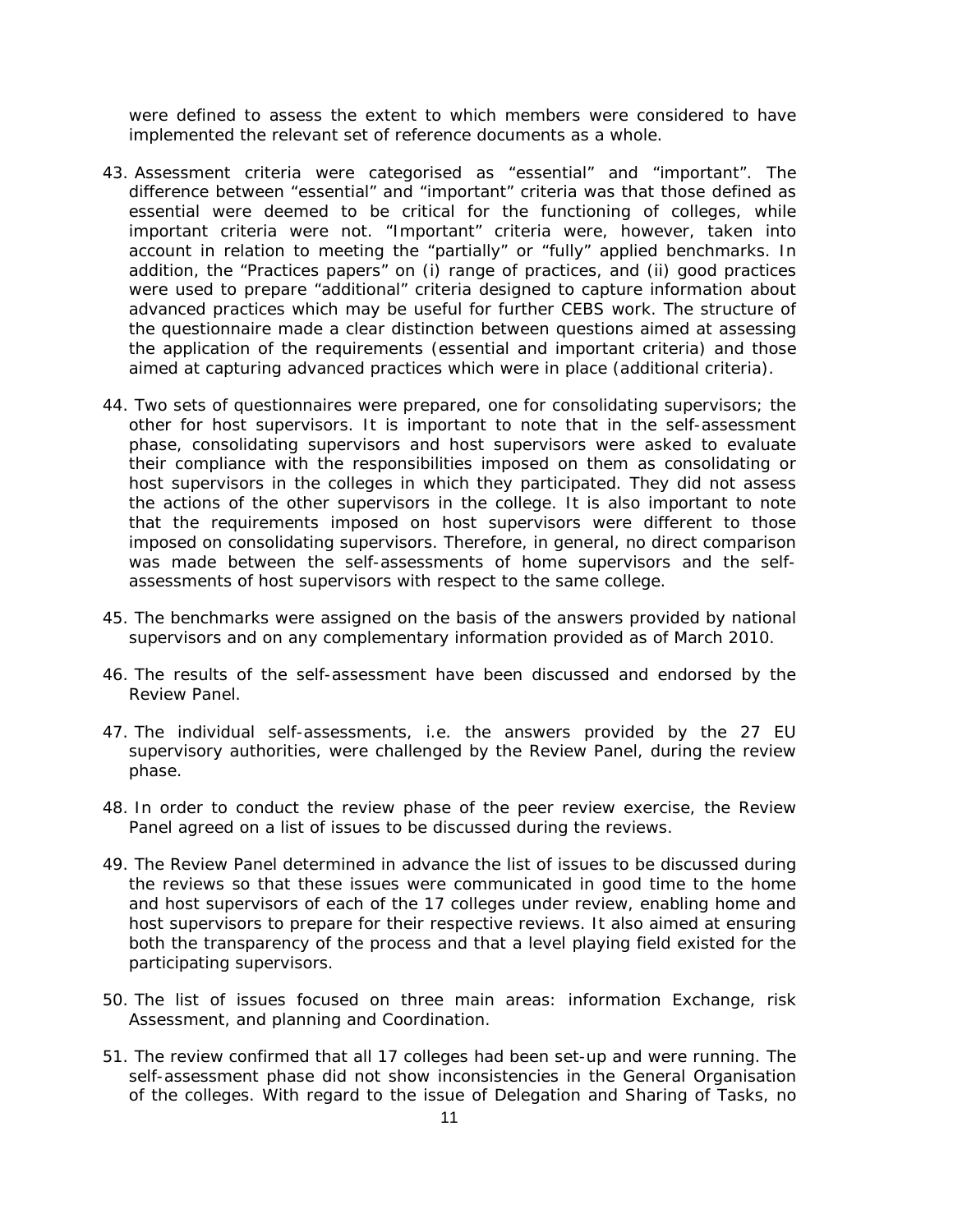inconsistencies were identified in the self-assessment phase. Furthermore, the Delegation and Sharing of Tasks was voluntary and was also partially covered via the planning and coordination of the colleges' activities. Lastly, Communication with the banking group (like the General Organisation of the college) had a more formal dimension, and the self-assessment phase did not identify inconsistencies in this respect. Therefore, the Review Panel agreed not to re-open these sections during the review phase.

- 52. For practical reasons, the reviews took place via conference calls. Hence, the agreed approach allowed the Review Panel to conduct a more focused review.
- 53. For each of the three selected sections, open questions were identified. The questions were aimed at identifying, through concrete examples, the actual functioning of colleges. The questions applied to home and host supervisors and were used for each college under review, taking the results of the selfassessment phase into account - for instance; sections that had not been applied within a particular college were not reviewed.
- 54. The cut-off date was the same as for the self-assessments, i.e. March 2010 $^6$ .

 $\overline{a}$ 

 $6$  The Review Panel is aware that further developments have taken place in colleges since the cut-off date. However, each college has been assessed on the basis of its functioning on that date.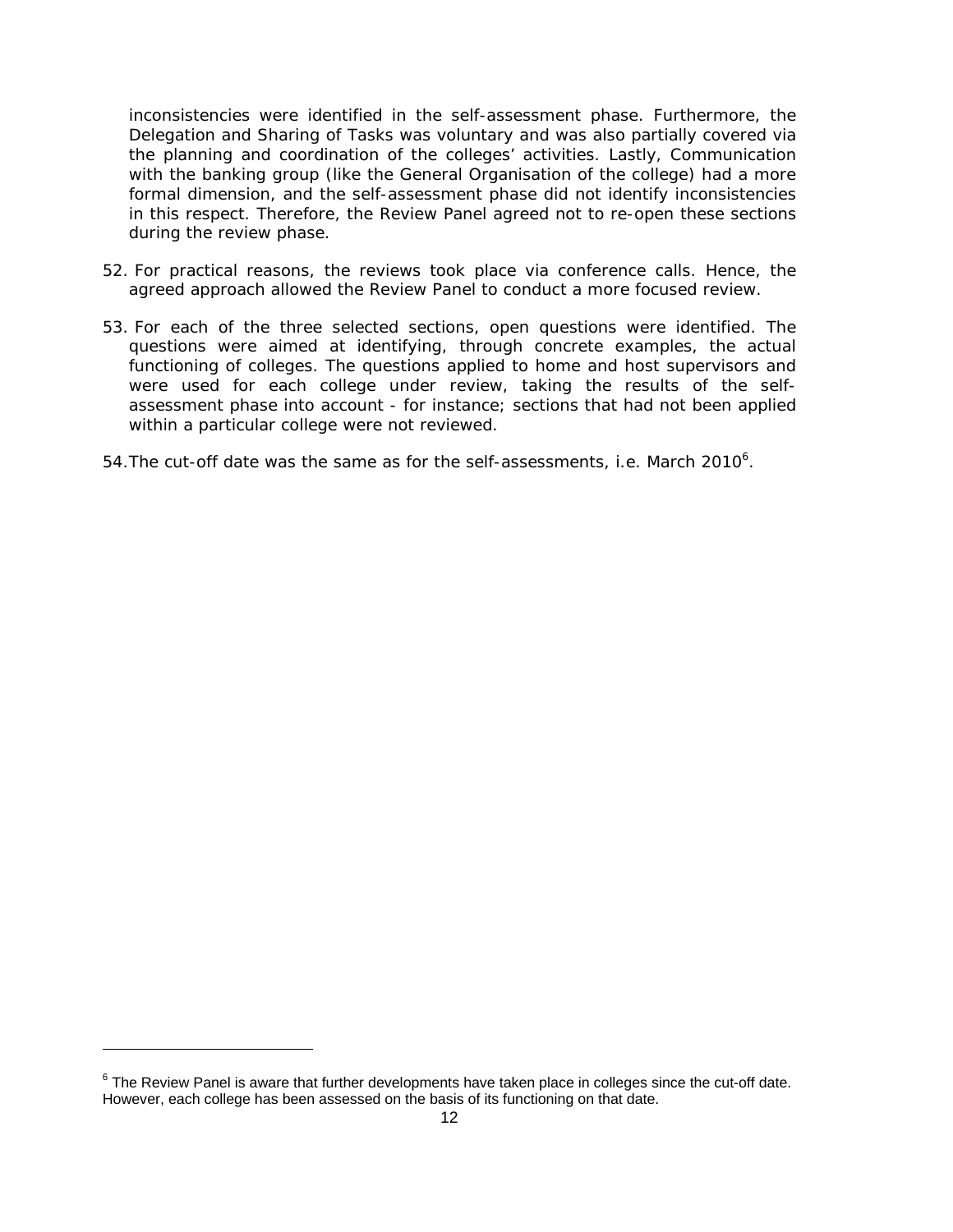# **I. Assessment**

#### **1. Preliminary remarks**

- 55. This report assesses the functioning of supervisory colleges. Supervisory colleges have received a lot of attention over the last number of years. Therefore, it has been deemed appropriate to take stock of the progress achieved towards ever closer cooperation in the supervision of cross-border credit institutions on the basis of the existing legal framework.
- 56. Accordingly, this report does not assess whether supervisory authorities have achieved collegial supervision of cross-border credit institutions. Indeed, the current division of responsibilities between the consolidating and the host supervisors gives prominence to the consolidating supervisor. Supervisory colleges are not decision-making bodies, and the new EU supervisory architecture, in particular the European Banking Authority and the adoption of a single rule book, will have an impact on the supervision of cross-border credit institutions.
- 57. Further evolution will be needed before we can eventually achieve collegial supervision of cross-border credit institutions. The Review Panel, nevertheless, thinks that this report will contribute to the achievement of this goal.
- 58. As already mentioned, this report assesses the functioning of a sample of 17 supervisory colleges. The report examines where each of these colleges stands with respect to information exchange, risk assessment, and planning and coordination of supervisory activities, with a view to determining whether specific milestones have been passed or not in these three areas.
- 59. Whereas all 17 colleges under review are up and running and have thus passed a number of milestones, some colleges have not passed all the milestones and others are at a more advanced stage.

#### **2. Information Exchange**

 $\overline{a}$ 

60. During the peer review, the Review Panel applied the following 'essential' assessment criteria: whether the exchange of information was consistent with the requirements of Article 132 of the CRD and whether the information was exchanged actively in a balanced two-way process among the members of the college. In accordance with these criteria, attention was paid as to whether relevant and essential information had been exchanged regularly and multilaterally<sup>7</sup>. The timely exchange of information was an 'important'

 $7$  Article 132 of the CRD notably provides that "The competent authorities shall cooperate closely with each other. They shall provide one another with any information which is essential or relevant for the exercise of the other authorities' supervisory tasks under this Directive. In this regard, the competent authorities shall communicate on request all relevant information and shall communicate on their own initiative all essential information. [...]". In addition, the CEBS Template for a Multilateral Cooperation and Coordination Agreement provides that "Information is exchanged actively between competent Authorities (a balanced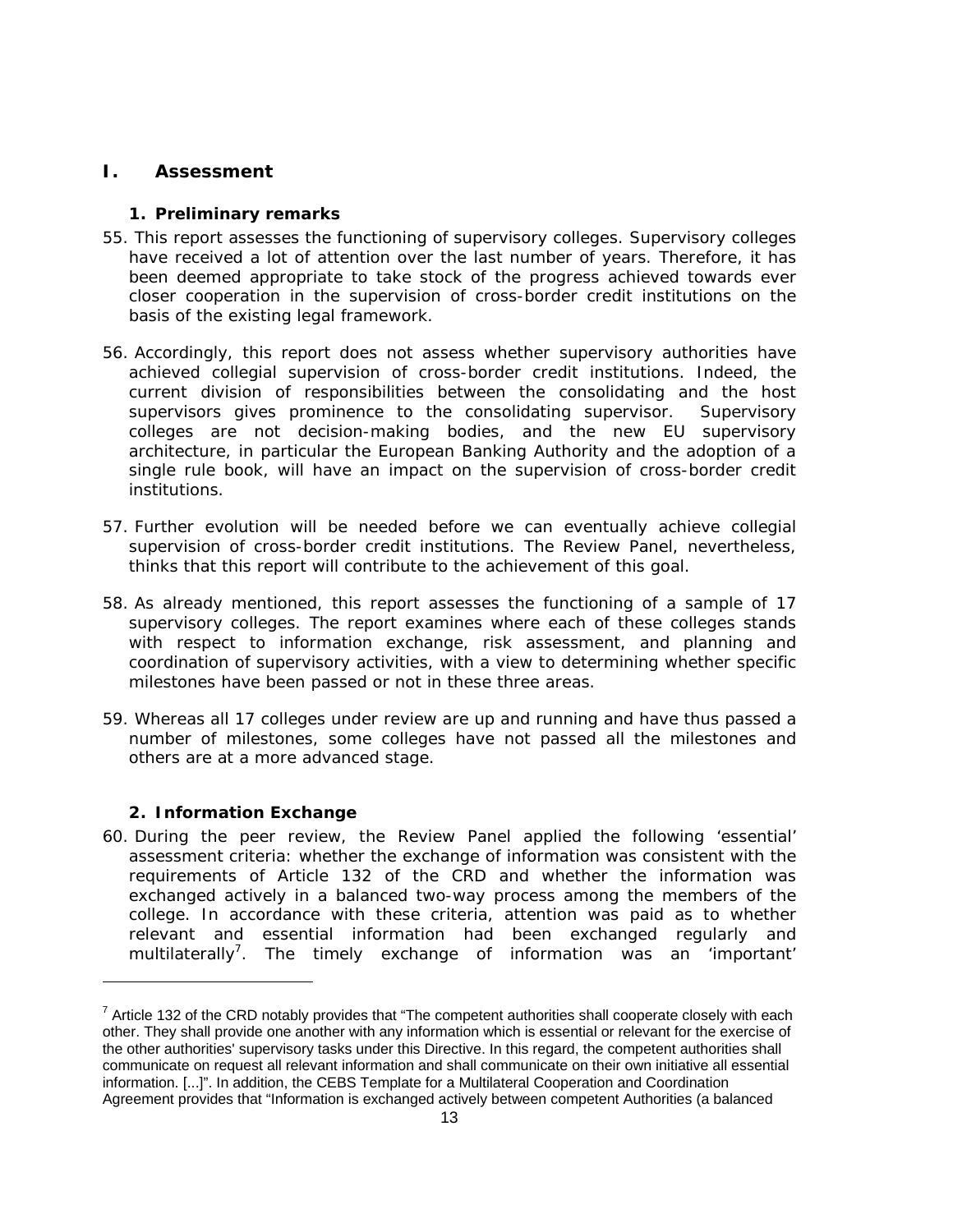assessment criterion. The Review Panel also examined the type of information exchanged as well as the means used to exchange information.

61. The peer review has confirmed that a majority of the colleges apply the requirements. The peer review has also revealed a great variety of approaches in the interactivity, frequency, timeliness, and scope of the exchange of information across colleges as well as to the means used to share information among the members of a college. The Review Panel notes that a number of good practices have developed and deserve to be highlighted.

#### *(1)Practical modalities of the information exchange*

- 62. During core and general college meetings, information is exchanged extensively and on a multilateral basis. In general, supervisors are satisfied with the exchange of information.
- 63. The peer review has shown that information exchange in between meetings tends to be limited as far as general colleges are concerned. Information exchange is an ongoing process which cannot be circumscribed to college meetings. During the peer review, in a number of colleges (Crédit Agricole, Deutsche Bank, ING and Société Générale), several supervisors stated that more information should be exchanged, in a timely manner, well in advance of the meetings, in order to allow for more focused and in-depth discussions during the meetings. In addition, where a core college has been established, the frequency of the exchange of information appears to be higher and its intensity greater among the members of the core college<sup>8</sup>. Several supervisors pointed to the need to keep the general college informed about the activities of the core college.
- 64. The Review Panel notes that a regular exchange of information in between meetings contributes to the spirit of coordination and cooperation among members and to the development of a common understanding of the group's activities and risk profile.
- 65. In between general college meetings, supervisors also regularly rely on bilateral contacts. In many instances, the consolidating supervisor and a host supervisor need to discuss issues relating to a specific entity within the group. However, in some colleges (National Bank of Greece, RBS), bilateral contacts seem to be the rule. The reason put forward by the consolidating and host supervisors concerned to explain the importance of bilateral relationships was twofold. Firstly, bilateral cooperation agreements have been common practice in fostering international cooperation in the supervisory community for many years; the establishment of supervisory colleges has been a recent development in this respect. Secondly, supervisory colleges tend to be tailored to the structure of the banking group for which they have been established. For instance, a group which is based on highly independent subsidiaries may feel a lesser need for multilateral coordination than a group with highly centralised functions.

1

two-way process), and the information exchanged will reflect the needs of the Authorities involved. The exchange of information also aims at avoiding duplication of tasks and of requests to different entities of the XY Group" (paragraph 28).

<sup>&</sup>lt;sup>8</sup> BNP Paribas, Commerzbank, Crédit Agricole, Dexia, ING, Nordea, SEB, Société Générale.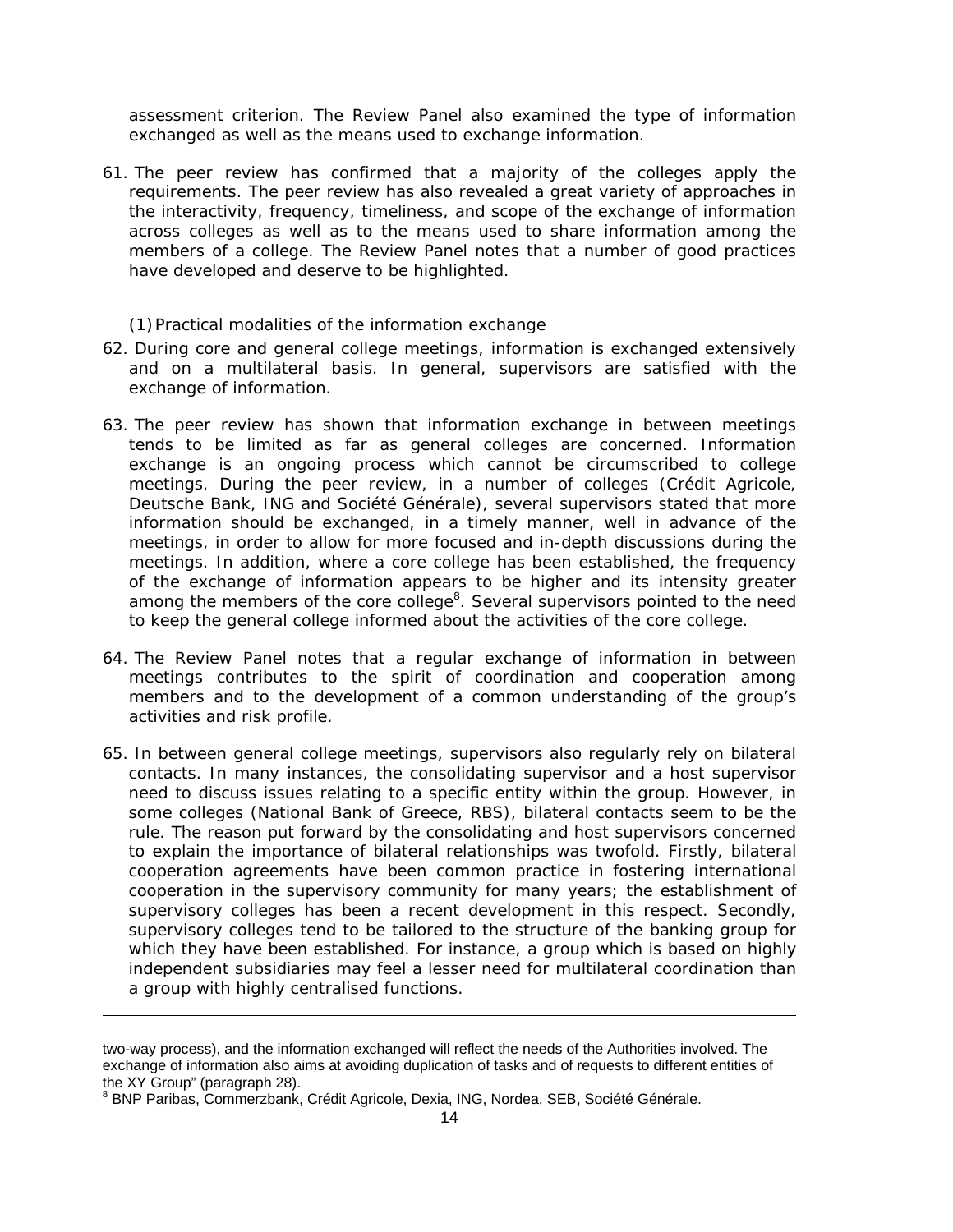- 66. Bilateral contacts are necessary among supervisors but they are not sufficient in the context of supervisory colleges. The efficiency of information exchange within a college greatly depends on the interaction among all its members. The Review Panel is aware that a 'cultural shift' needs to take place in order to increase the multilateral exchange of information on an ongoing basis. The Review Panel notes that the commitment of the consolidating supervisor and of the host supervisors to the college paradigm plays a significant role in this respect.
- 67. In order to ensure a timely, regular and multilateral exchange of information among college members, several colleges have developed and use instruments such as web secure platforms, conference calls or quarterly newsletters that enable an interactive exchange of information at a higher frequency (see below).

#### *(2)Scope of the information exchange*

- 68. With regard to the substance or scope of the information exchanged among college members, the peer review revealed a great deal of variety and a good number of commonalities although there is not as yet a common framework for information exchange.
- 69. In all colleges, information relating to the following categories had been exchanged:
	- activities of the respective entities under supervision;
	- financial situation;
	- risk profile; and
	- prudential ratios (solvency, liquidity, profitability, etc.).
- 70. Furthermore, certain categories of specific information are shared when necessary. These include notably:
	- model validation and related information (e.g. roll-out plans);
	- strategy of the group;
	- changes in the group structure or business model;
	- specific transactions;
	- capital increase;
	- restructuring; and
	- measures taken by the group to tackle a crisis situation.

71. In a majority of colleges, the following categories of information are also shared: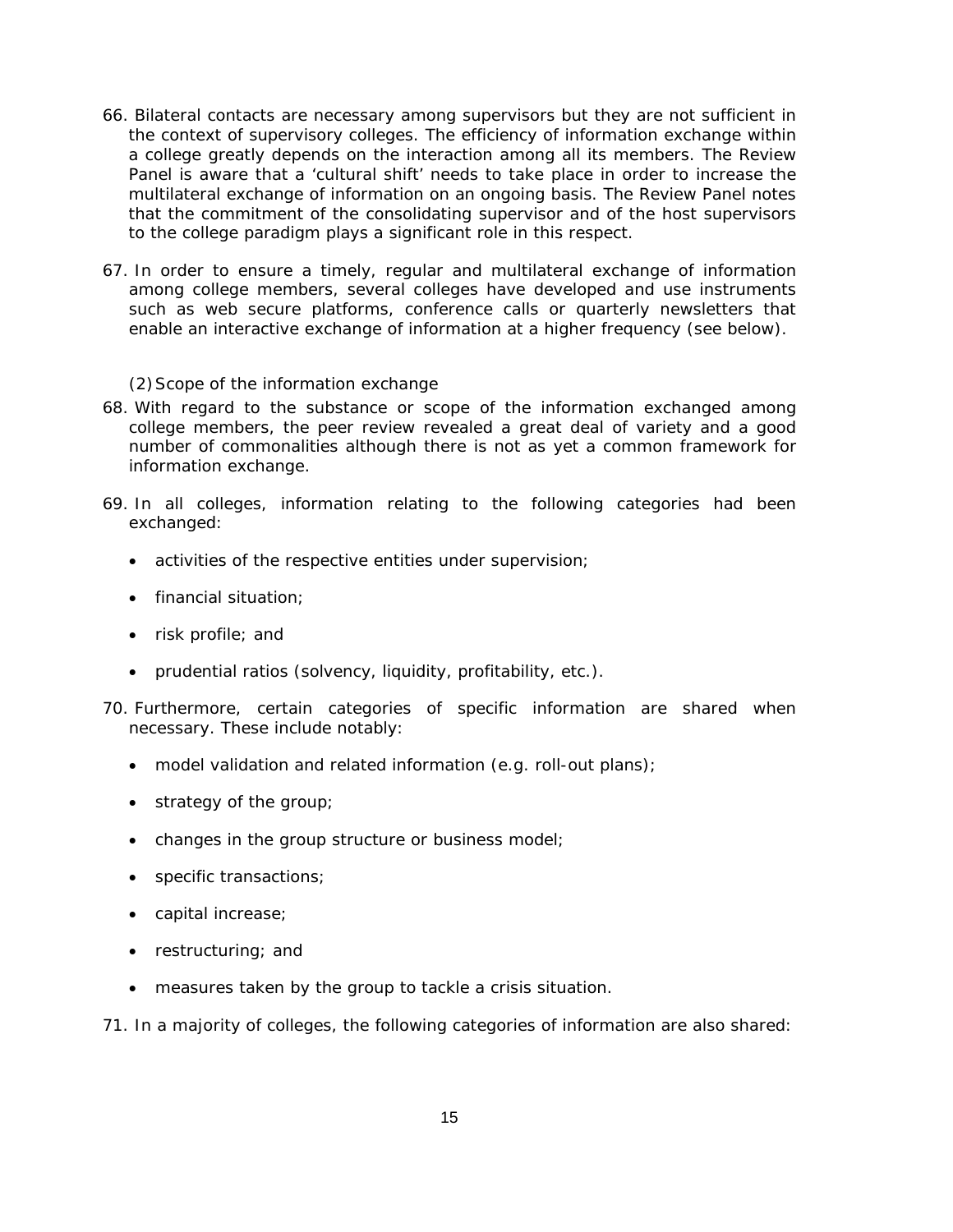- $\bullet$  ICAAP<sup>9</sup>; and
- findings of on-site inspections (including, in some cases, AML and CTF issues $10^{10}$ .
- 72. In a minority of colleges, supervisors also exchanged information with regard to the following issues:
	- liquidity identity card<sup>11</sup>;
	- macro-economic information $12$ :
	- non-banking micro-prudential information (e.g. insurance)<sup>13</sup>;
	- mapping of the group<sup>14</sup>; and
	- minutes and action points of the core and general college meetings $15$ .
- 73. It should also be noted that the level of detail of the information exchanged did vary across colleges and over time. Coordination and cooperation in supervisory colleges is an evolutionary process. Since their establishment, colleges have progressively been streamlining their activities; a growing number of colleges are using templates to structure and improve the exchange of information.
- 74. Only one (Commerzbank) out of the 17 colleges that participated in the peer review had formally discussed the distinction between 'essential' and 'relevant' information, as provided for in Article 132(1) of the CRD.
- 75. College members view this requirement as theoretical. It was pointed out that no clear distinction can be drawn between 'essential' and 'relevant' information and that they know from experience which information is worth sharing with other college members. Supervisors are of the view that the exchange of information is driven by the tasks of the college and that the specific circumstances of each group are evolving over time. As a result, some information may be more relevant at a given point in time. In short, according to supervisors, pragmatism, experience and common sense should guide the exchange of information within a college. Some supervisors also pointed out that this issue was *de facto* covered during the negotiation of the multilateral coordination and cooperation agreement for the establishment of the supervisory college.

l

<sup>&</sup>lt;sup>9</sup> BNP Paribas, Commerzbank, Crédit Agricole, Dexia, Erste Bank, Intesa SanPaolo, KBC, Nordea, RZB, SEB, Société Générale, UniCredit.

<sup>&</sup>lt;sup>10</sup> See below.<br><sup>11</sup> BNP Paribas, Commerzbank, Société Générale.<br><sup>12</sup> ING, Nordea, Santander.<br><sup>13</sup> Crédit Agricole, ING.<br><sup>14</sup> Although all authorities participating in a college have knowledge of the group structure, some have specifically discussed it: Commerzbank, Deutsche Bank, Dexia, ING, UniCredit.

<sup>&</sup>lt;sup>15</sup> Commerzbank, Erste Bank, Intesa SanPaolo, Nordea, RZB, UniCredit.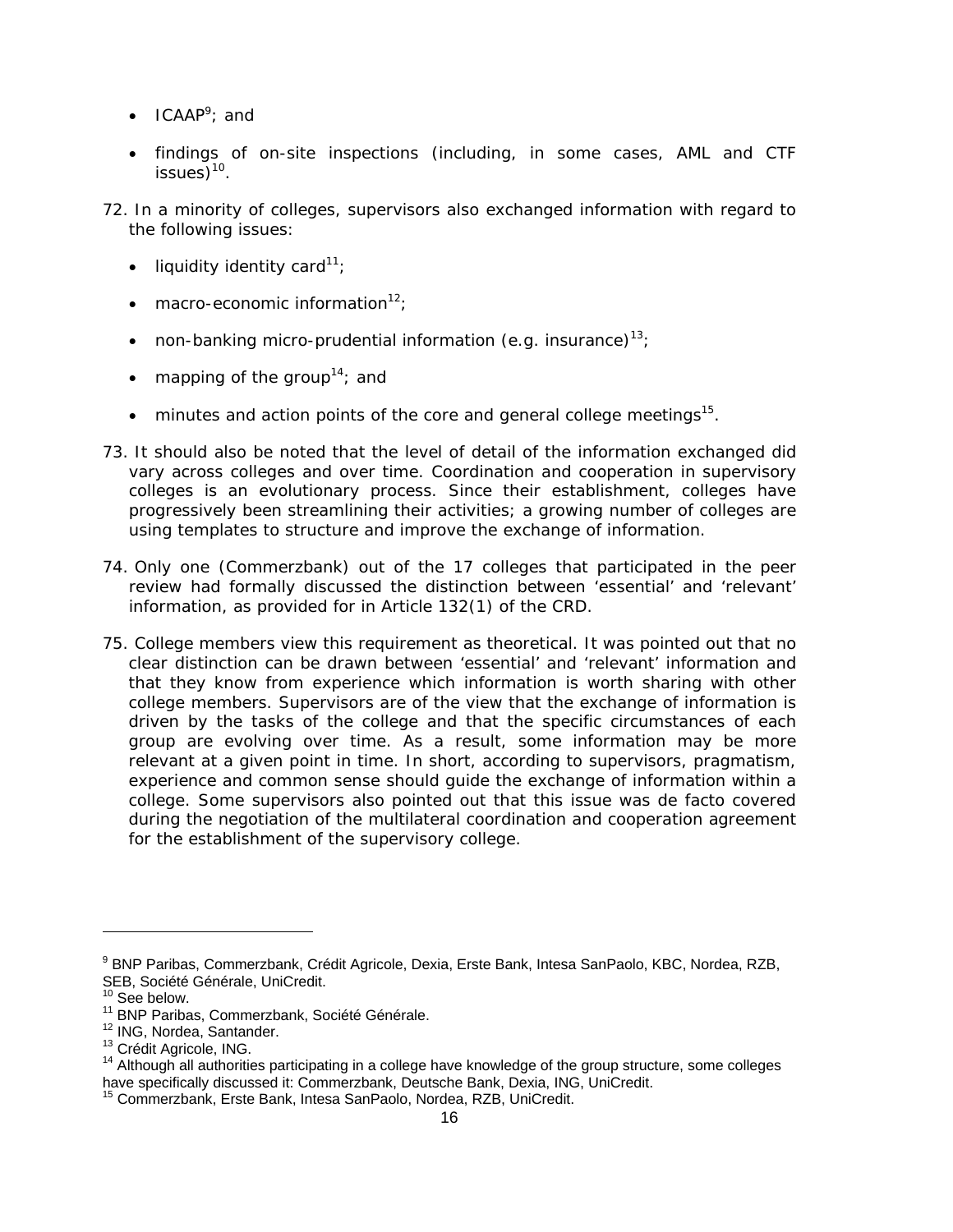- 76. However, as mentioned above, many host supervisors think that more information should be provided to the members of the (general) college and in a more timely fashion.
- 77. Although many supervisors consider a formal discussion of these notions as a cumbersome and rather bureaucratic exercise, it could be argued that several binding and non-binding legal acts (directive, guidelines, advice) provide concrete examples or lists of the type of information that needs to be exchanged among the members of a college: CRD, CEBS guidelines for cooperation between consolidating supervisors and host supervisors<sup>16</sup> as well as CEBS's advice on information required to be exchanged under Article 42 CRD<sup>17</sup>.
- 78. The Review Panel is of the view that an agreement concerning a non-exhaustive list of information that needs to be shared within the college would help in streamlining and structuring the process for the exchange of information. This would also allow for more horizontal convergence among colleges.
- 79. With regard to the confidentiality of information, no specific issues were identified by the Review Panel. In this respect, it should be noted that several colleges comprise non-EEA supervisors. In addition, one non-EEA jurisdiction is currently revising its confidentiality regime in order to ensure its compatibility with the EU regime. The Review Panel stresses that confidentiality is a cornerstone of the coordination and cooperation process within supervisory colleges and that supervisory authorities need to pay close attention to  $it^{18}$ .

### *(3)Means of exchanging information*

- 80. Colleges have shown a high degree of flexibility in this regard. The following means were used: letters, fax, e-mails, secure e-mails, web platform, phone and conference calls, and physical meetings (in different settings: dedicated expert groups, core college, and general college).
- 81. Web platforms have been used in the colleges for BNP Paribas, Dexia, Erste Bank, ING, KBC, RZB, Société Générale and UniCredit. Web platforms are much appreciated by supervisors as it enables them to share information in an interactive and secure way, at any time, and independently of college meetings. Web platforms usually allow both the home and the host supervisors to upload documents, thereby facilitating the exchange of information. Among those colleges who do not yet have a web platform in place (Commerzbank, Crédit Agricole, Deutsche Bank, Intesa SanPaolo, National Bank of Greece, Nordea, RBS, Santander and SEB), several are in the process of implementing such a tool, and the others are considering doing so as soon as CEBS/EBA provides such a facility.

 $\overline{a}$ 

<sup>&</sup>lt;sup>16</sup> http://www.c-ebs.org/Publications/Compendium-of-guidelines.aspx<br><sup>17</sup> http://www.c-ebs.org/getdoc/8784537f-7564-4f94-9151-fab152268689/CEBS-s-advice-on-article-42-of-CRD.aspx

With the entry into force of the CRD II, the compatibility of the confidentiality regime will be a requirement for third countries' supervisors' participation in colleges. As a result, CEBS has agreed on criteria for the review of the equivalence of third countries' confidentiality regime. The CEBS Subgroup on Operational Networks is in charge of reviewing the confidentiality regime of a number of third countries.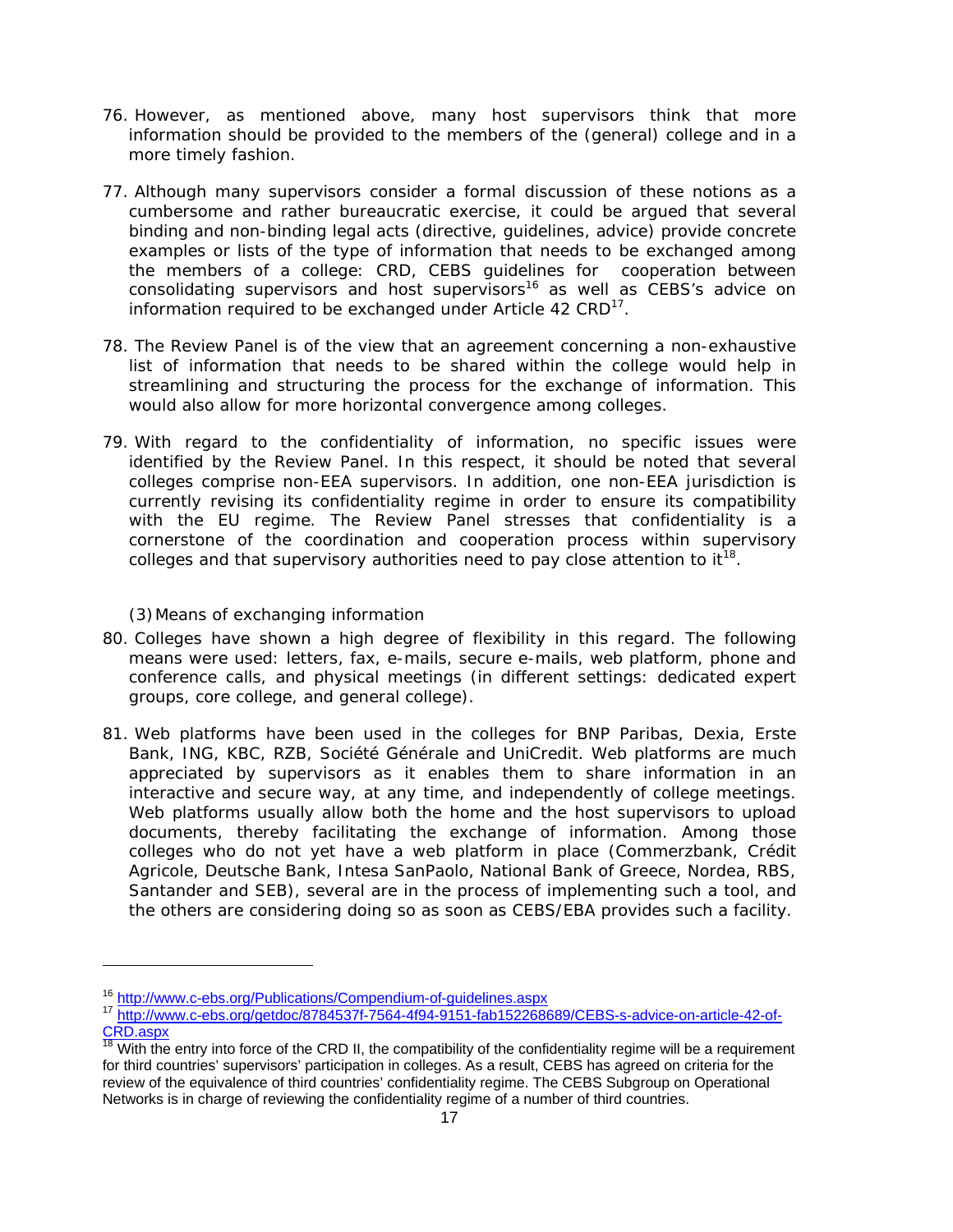- 82. Secure e-mails have been used by two colleges (Intesa SanPaolo and Nordea). This practice could develop further in the future as a complement to web platforms.
- 83. The use of conference calls is expanding (especially among core college members). Some colleges (Deutsche Bank, Dexia, KBC, Nordea, SEB and UniCredit) have explicitly mentioned they plan to intensify their use. Conference calls are flexible and interactive tools. They are easy to set up, even at short notice, and enable the supervisors involved to have direct contact with each other in order to exchange and coordinate views, and agree joint actions.
- 84. The provision of minutes of the meetings and action points is appreciated by college members where they exist (Commerzbank, Erste Bank, Intesa SanPaolo, Nordea, RZB and UniCredit). However, this practice is not much in evidence yet. In those cases where a core college meets, members of the general college have requested that they be kept up to date with developments at the core college.
- 85. Three supervisory colleges (Erste Bank, Nordea and RZB) have developed a quarterly report to improve the frequency and quality of the exchange of information among college members. According to this practice, every quarter, each member of the college is asked to provide updated information in a number of pre-determined areas specified in a template. This good practice has been welcomed by the host supervisors of the three colleges concerned.

### *(4)Conclusions*

- 86. As mentioned above, only one (Commerzbank) out of the 17 colleges formally discussed the distinction between 'essential' and 'important' information, as referred to in Article 132 of the CRD. However, the review showed that in those colleges where the criteria have been met, both essential and relevant information have been effectively exchanged. Nevertheless, the Review Panel reiterates that an agreement concerning a non-exhaustive list of information that needs to be shared within the college would help streamline and structure the process for the exchange of information and promote horizontal convergence among supervisory colleges.
- 87. The Review Panel notes that in the supervisory colleges for National Bank of Greece and RBS the exchange of information in between meetings was insufficient and took place almost exclusively on a bilateral basis. The Review Panel also notes the late establishment date of the National Bank of Greece and RBS colleges. On the basis of the above, the Review Panel considers that these three colleges have not satisfactorily applied the requirements concerning information exchange.
- 88. The Review Panel notes that in the supervisory colleges for Crédit Agricole, Deutsche Bank, ING and Société Générale, more information should be exchanged with the members of the general college and that information should be communicated in a timely manner so as to enable detailed discussions during colleges meetings. Accordingly, the Review Panel considers that these colleges have partially applied the requirements concerning information exchange.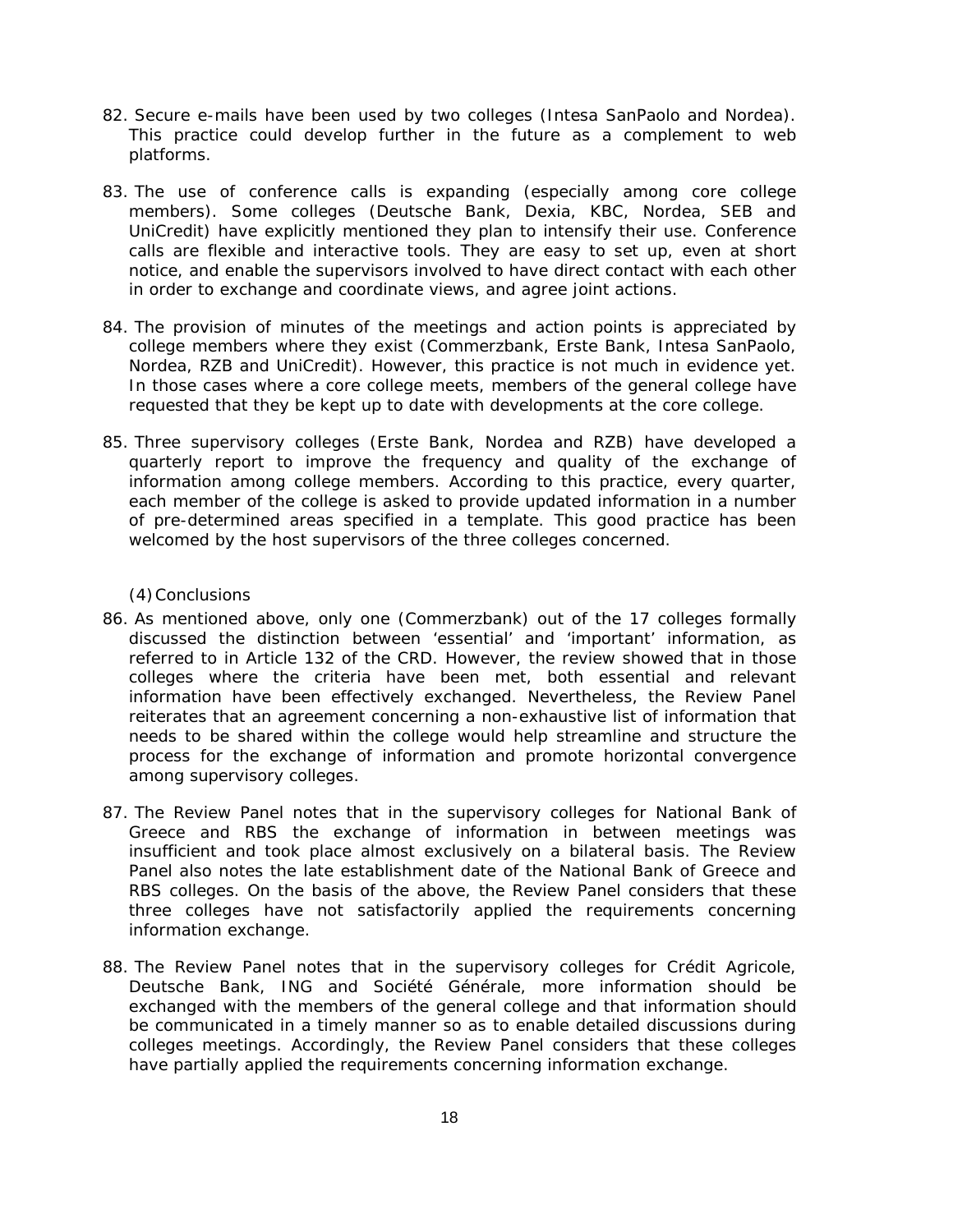89.The colleges for BNP Paribas, Commerzbank, Dexia, Erste Bank, Intesa SanPaolo, KBC, Nordea, RZB, Santander, SEB and UniCredit have fully applied the requirements.

# **3. Risk Assessment**

- 90. The Review Panel applied the following 'essential' assessment criteria: whether the members of the college shared their own risk assessment with one another and whether the risk assessment was coordinated and discussed in the college. The following 'important' assessment criteria were also considered: whether it was a balanced, two-way and cooperative process involving all the members of the college. In addition, the Review Panel examined which good practices were used during this process.
- 91. The review by peers has identified some significant variations as regards the process of carrying out the risk assessments. These variations in the process followed by the colleges under review show once again that supervisory colleges are constantly evolving, formalising and structuring their activities in order to improve their functioning. A number of good practices have also been identified.
- 92. Apart from those colleges which have not conducted a risk assessment during the period under review (National Bank of Greece and RBS), those who have carried out a risk assessment can be divided into two groups.

# *(1)Top-down risk assessment process*

- 93. In the first group composed of BNP Paribas, Commerzbank, Crédit Agricole, Deutsche Bank, Nordea, Santander, and Société Générale, a 'top-down' approach has been followed to carry out the risk assessment. During the college meeting, the consolidating supervisor provided the college members with a presentation of its risk assessment of the parent company and of the group as a whole. Each host supervisor also presented its respective risk assessment of the entities under its supervision and host supervisors were given the opportunity to make comments. Issues of common interest were identified and taken into account by the consolidating supervisor in the drafting of the risk assessment report. The final report has been adopted by the consolidating supervisor.
- 94. It is important to note that in 2010, these colleges have expressed their intention to progressively engage in a more interactive and structured process in order to perform the joint risk assessment, which will be similar to the process described in CEBS's draft 'Joint Risk Assessment and Decision Guidelines'<sup>19</sup> (hereinafter, 'the draft JRAD guidelines').

# *(2)Structured and two-way risk assessment process*

 $\overline{a}$ 

95. In the second group, which comprises Dexia, Erste Bank, ING, Intesa SanPaolo, KBC, RZB, SEB and UniCredit, a 'bottom-up' or a 'two-way' and more collective approach was adopted. According to this approach, each member of the college

<sup>19</sup> http://www.c-ebs.org/documents/Publications/Consultation-papers/2010/CP39/CP39.aspx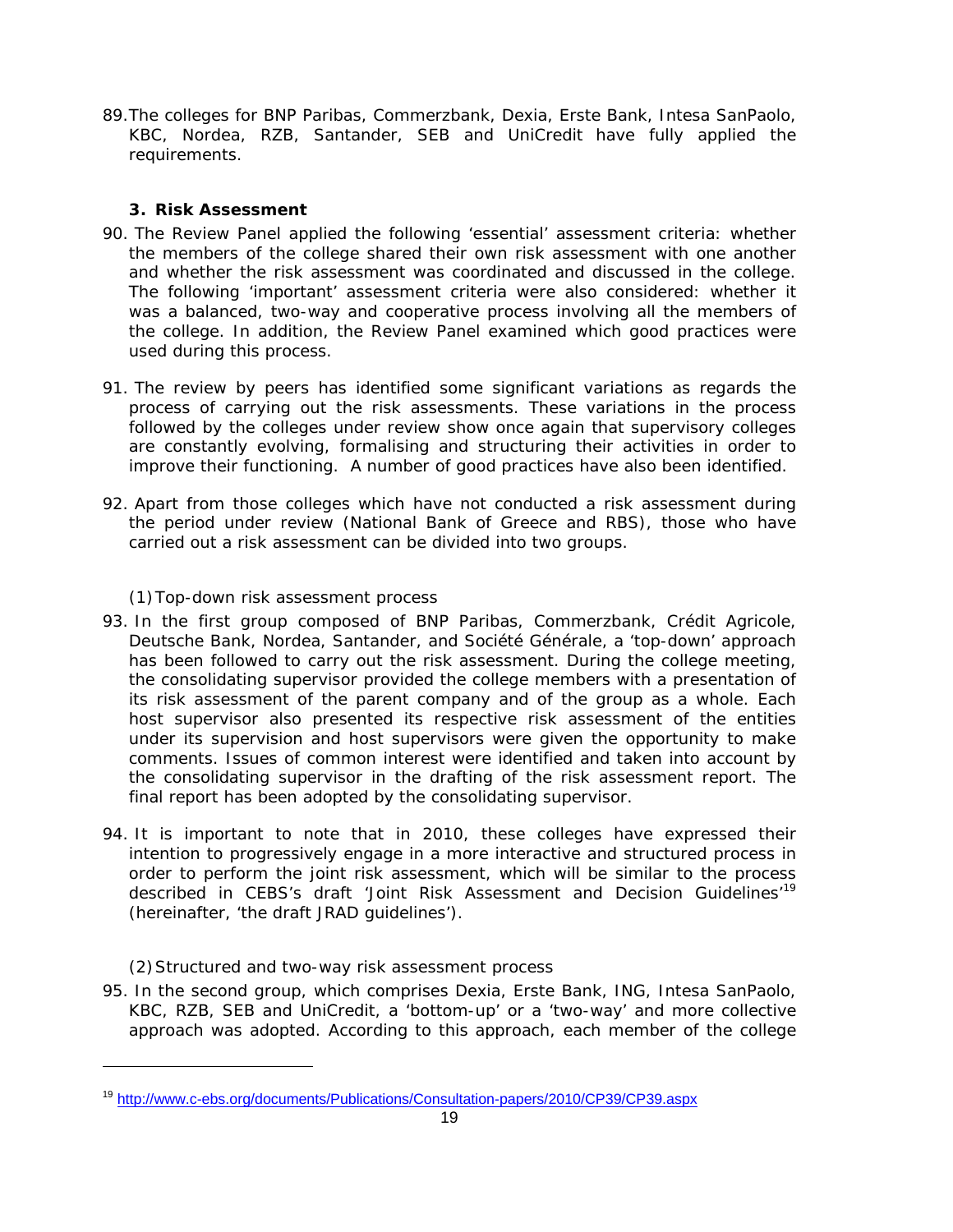used a common template to perform the risk assessment of the entities of the group under its supervision. Some colleges used a detailed template, whereas other colleges used a simplified template.

- 96. Based on the individual risk assessments, the consolidating supervisor prepared a draft risk assessment report, which was circulated to the members of the colleges in advance of the general college meeting. The Review Panel considers that an advanced communication of the draft risk assessment facilitates a focused and in-depth discussion during the meeting and a common understanding of the group's risk profile. The Review Panel also notes that the level of detail of the risk assessment varies from one college to another and that convergence needs to be achieved in this respect.
- 97. It should also be noted that a number of colleges organise a dedicated college meeting or workshop to perform the risk assessment (Dexia, KBC and UniCredit). Colleges also use written comments and conference calls to exchange views as part of the drafting process.
- 98. In one supervisory college (ING), it was mentioned that the draft risk assessment had been initially discussed among the members of the core college before it had been discussed in the general college.
- 99. Other elements of the structured risk assessment are described in the next paragraphs. The Review Panel notes that the various elements presented are not necessarily common to all the colleges pertaining to the second group and may occasionally include colleges in the first group.

#### *(3)Dedicated expert group and joint inspections*

- 100. In a minority of colleges, joint expert groups (Dexia, ING, Nordea and UniCredit) had analysed specific risks and/or joint examinations (BNP Paribas, Crédit Agricole, Dexia, ING, KBC, Société Générale and UniCredit) had been carried out in relation to specific risks as part of the risk assessment process.
- 101. The Review Panel notes that supervisors who have participated in such joint activities take the view that they present several advantages. Firstly, they have helped the college reach a common understanding of the group's risk profile. Secondly they have considerably eased the subsequent discussion within the college; the discussion was more focused and risks could be discussed in a more detailed way. Thirdly, they have allowed a fruitful exchange of experience to take place that has enabled the participating supervisors to better understand each other's methodology and approach to risk assessment.

#### *(4)Dialogue with the banking group*

102. The review has also shown that in several colleges (Dexia, ING, KBC, Nordea and SEB), the group's top management was invited to present its own risk assessment – ICAAP to the college.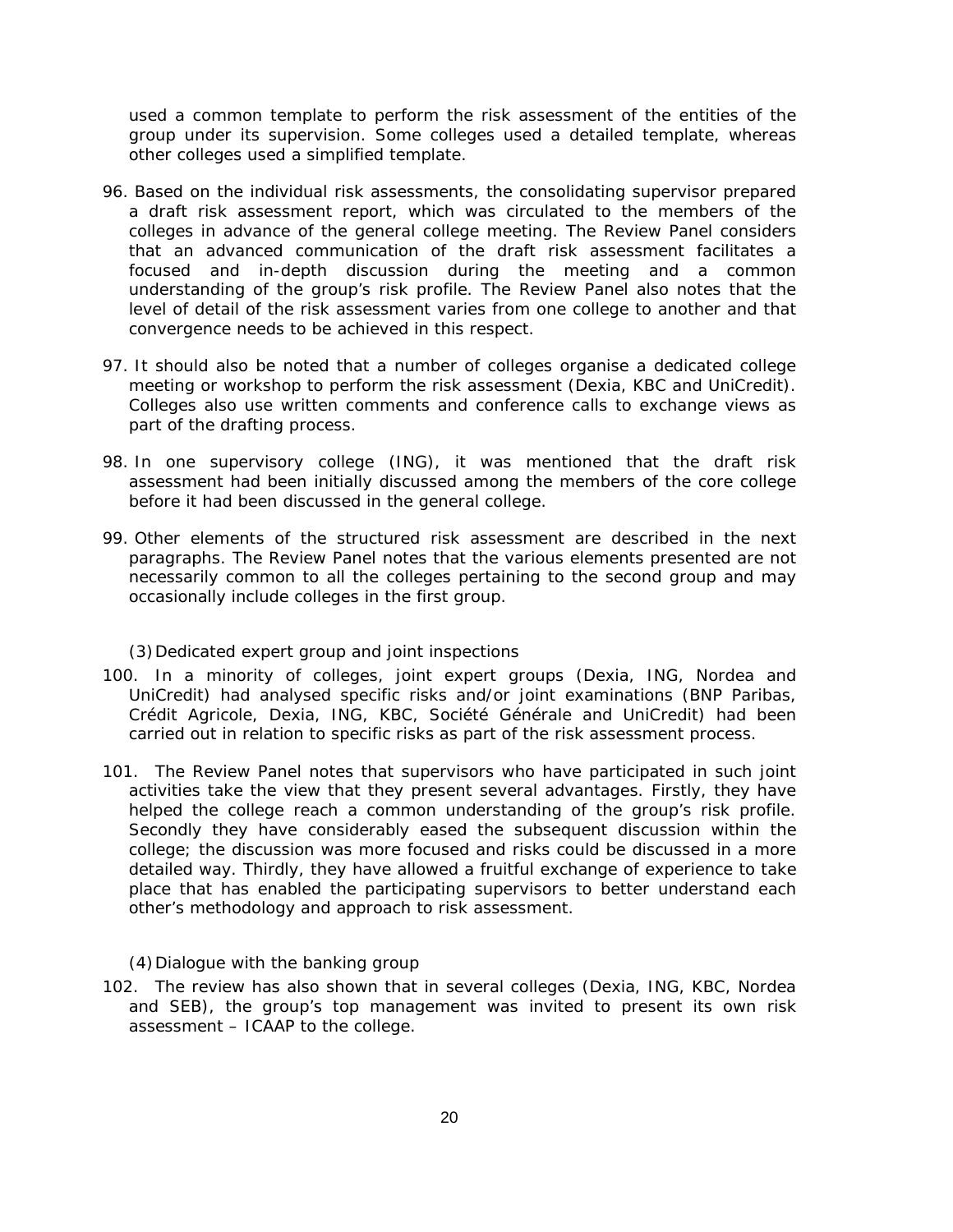103. Supervisors found this practice helpful in better understanding the methodology of the group and in challenging it. They also considered it beneficial in their supervisory dialogue with their local entities.

### *(5) Additional instruments*

104. A number of the colleges under review also used as a benchmark the CEBS sectoral risk assessment (BNP Paribas, Commerzbank, Crédit Agricole, Dexia, Erste Bank, KBC and Société Générale) and the results of the CEBS stress tests (BNP Paribas, Commerzbank, Erste Bank, Intesa SanPaolo, KBC and UniCredit). Supervisors found these instruments to be useful elements of the risk assessment process. Three colleges (BNP Paribas, Commerzbank and Société Générale) also mentioned that they had discussed the liquidity identity card.

#### *(6) Comparison of methodologies and scoring scales*

- 105. Furthermore, in some colleges of the second group, in the preparatory phase of the exercise, supervisors had also presented their national risk assessment system, carried out a mapping of the respective scoring scales and agreed on a common scoring scale in order to easily 'translate' their own risk assessment into a common appraisal of the risks (Dexia, Erste Bank, Intesa SanPaolo, RZB and UniCredit. The KBC College organised a presentation of the respective risk assessment system).
- 106. According to the members of these colleges, such a preparatory step has been useful as it entailed a detailed discussion on the methodology of the joint risk assessment process.

#### *(7) Joint decision*

107. It should also be noted that although the CRD II has come into force, three colleges have reached a common agreement on the adequacy of the level of own funds (Nordea, SEB, and UniCredit).

#### *(8) Envisaged improvements and anticipation of the draft JRAD guidelines*

- 108. To sum up, the Review Panel noted that the supervisory colleges comprised in the second group had put in place a more interactive, structured and detailed<sup>20</sup> risk assessment process.
- 109. The Review Panel also noticed that those colleges are of the view that a common methodology and a common framework, as proposed in the draft JRAD guidelines would help them further improve the conduct of the joint risk assessment.
- 110. The review further confirmed that by using both a common template *and* a common scoring scale, approximately one third of the sample of 17 supervisory  $\overline{a}$

 $20$  Reference is made to the use of a template, dedicated expert groups, joint inspections etc, by the college but not to the risk assessment system used by individual supervisors at local level.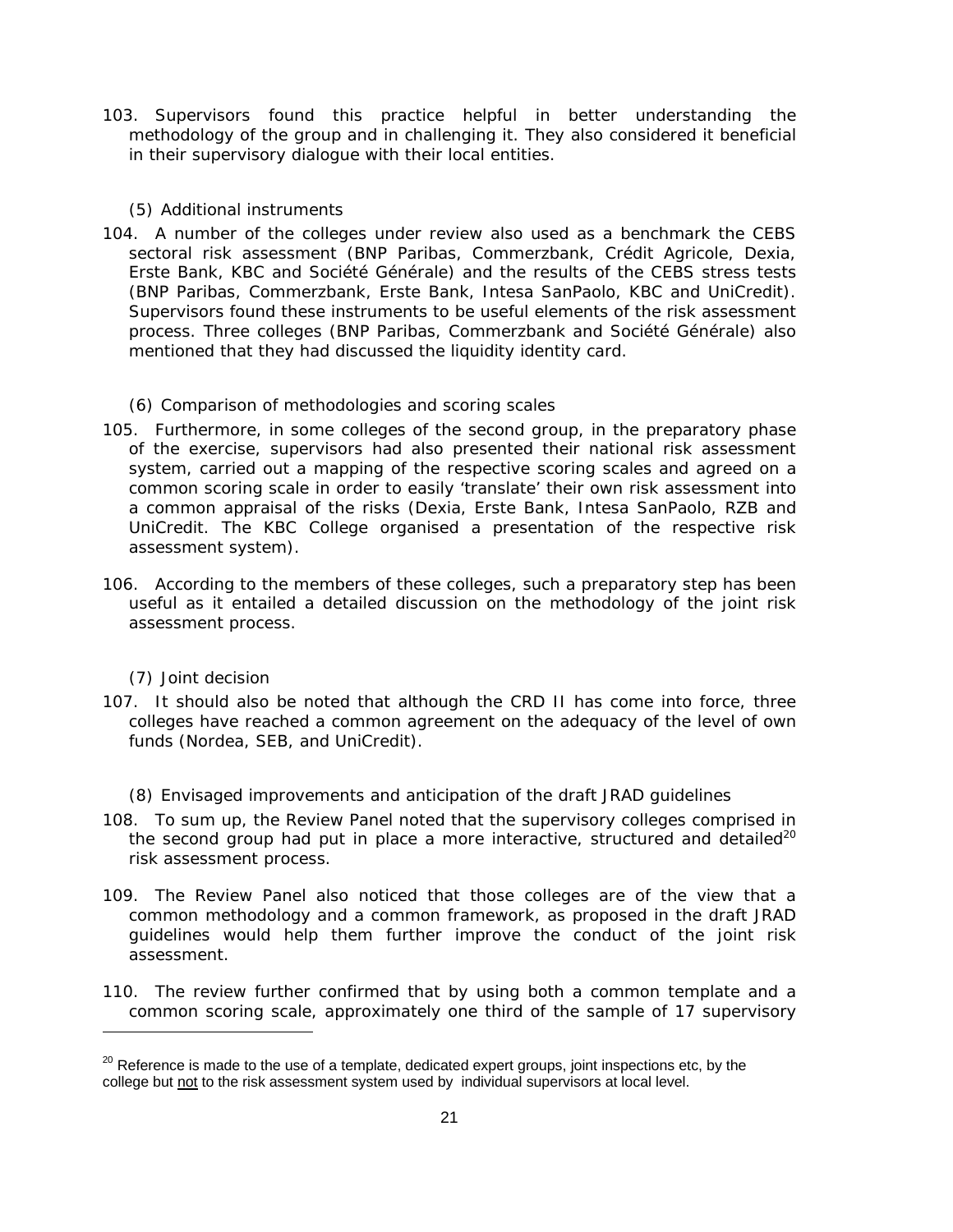colleges had actually anticipated the implementation of the process described in the draft JRAD guidelines.

### *(9) Translation of the individual assessments into the joint assessment*

111. Finally, the Review Panel would like to stress that although host supervisors think that their risk assessment had been taken into account by the consolidating supervisor in the final risk assessment report, they did not always understand the way in which their assessment was taken into account. The review made it clear that the materiality of the respective entities within the group and the principle of proportionality were taken into account by the consolidating supervisor in the final risk assessment report.

### *(10) Conclusions*

- 112. The Review Panel notes that the colleges for National Bank of Greece and RBS did not conduct a risk assessment during the period under review. Therefore, these two colleges did not apply the requirements.
- 113. The Review Panel notes that the colleges for BNP Paribas, Commerzbank, Crédit Agricole, Deutsche Bank, Nordea, Santander and Société Générale have conducted the risk assessment following a top-down and less interactive approach. However, the Review Panel notes that, as from 2010, these colleges will progressively engage in a more collective process to perform the risk assessment.
- 114. The Review Panel also notes that the colleges for Dexia, Erste Bank, ING, Intesa SanPaolo, KBC, RZB, SEB and UniCredit have conducted a two-way and structured risk assessment allowing a more interactive performance of the risk assessment.
- 115. The Review Panel notes that these 15 colleges have fully applied the requirements concerning Risk Assessment.

#### **4. Planning and Coordination**

- 116. The Review Panel applied the following 'essential' assessment criteria: whether supervisory plans were collected, exchanged and discussed in the college, and whether joint on-site inspections had been considered and/or carried out by college members. The Review Panel also examined the following 'important' assessment criteria: whether a common supervisory plan had been agreed upon, whether other supervisors were involved in on-site inspections, to what extent the findings of on-site inspections and follow-up decisions to on-site inspections were discussed in the college.
- 117. Planning and Coordination appeared to be a difficult and challenging task for most consolidating supervisors. The review by peers has confirmed that improvements and convergence are necessary in this respect.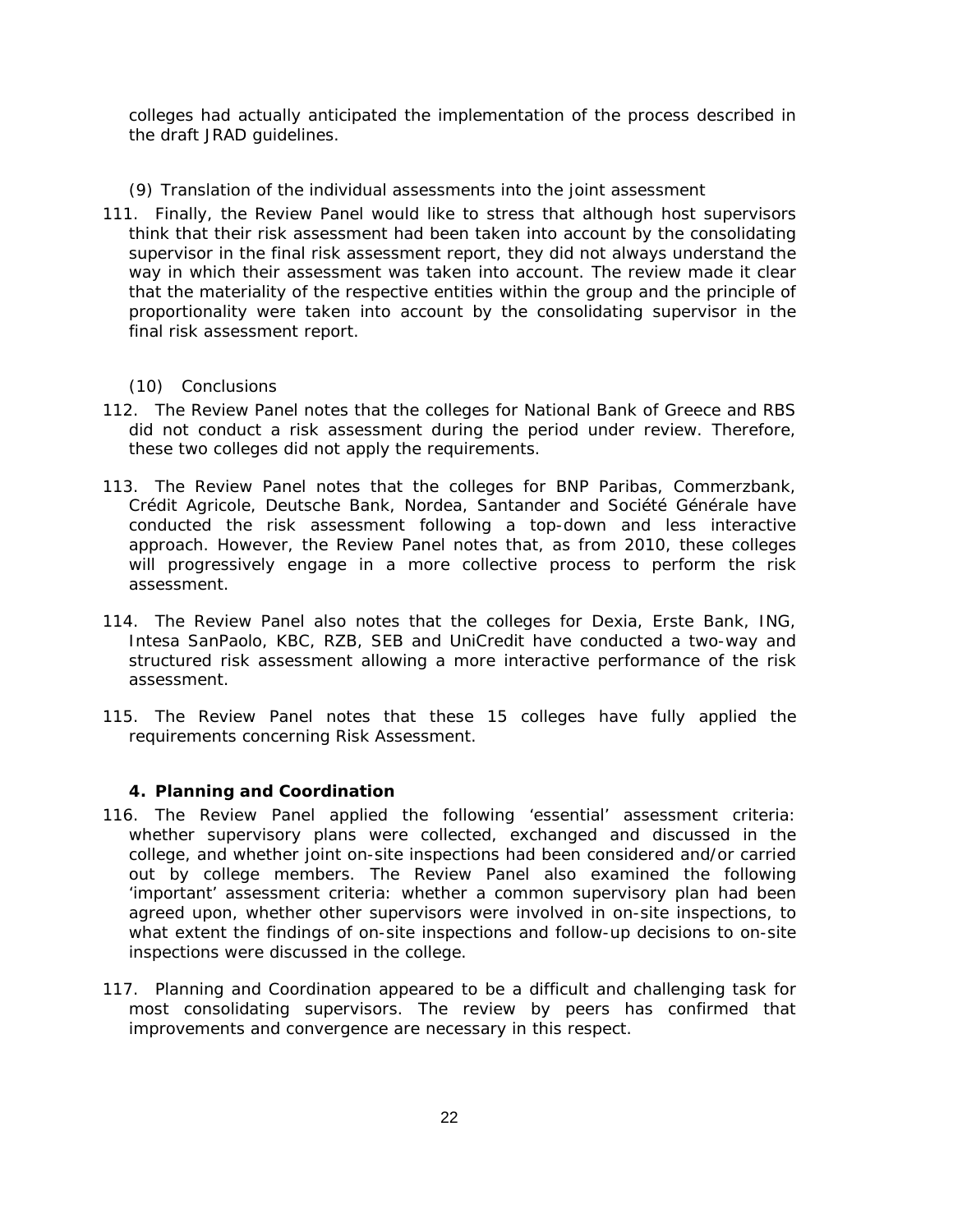### *(1) Exchange of supervisory plans and common supervisory planning*

- 118. Twelve out of the 17 colleges under review appeared to have collected the supervisory plans (BNP Paribas, Crédit Agricole, Dexia, Erste Bank, Intesa SanPaolo, KBC, Nordea, RZB, Santander, SEB, Société Générale and UniCredit). Among these twelve colleges, the information relating to supervisory plans was regularly updated in the three colleges that put in place a quarterly newsletter (Nordea, Erste Bank and RZB). However, the five remaining colleges did not appear to have collected the respective supervisory plans (Commerzbank, Deutsche Bank, ING, National Bank of Greece and RBS).
- 119. Five supervisory colleges had discussed common supervisory plans, i.e. had agreed an action plan for the activities of the college (Crédit Agricole, Dexia, KBC, Nordea and UniCredit).
- 120. The Review Panel finds it difficult at this stage to identify commonalities with regard to joint supervisory planning; much progress needs to be achieved in this respect and the regular exchange of supervisory plans and common planning should be developed further. The Review Panel notes that several consolidating supervisors had mentioned common planning as an area for improvement.

### *(2) Joint on-site inspections/examinations*

 $\overline{a}$ 

- 121. Joint inspections appeared to have been considered and/or conducted in all but one college (National Bank of Greece). In 14 colleges, at least one joint onsite inspection/examination had taken place during the period under review (BNP Paribas, Commerzbank, Crédit Agricole, Deutsche Bank, Dexia, Erste Bank, ING, KBC, Nordea, RBS, Santander, SEB, Société Générale and UniCredit). In a number of these colleges, several joint inspections took place during the same period (Commerzbank, Dexia, ING, KBC, Nordea, SEB and UniCredit).
- 122. Joint inspections were conducted by two or more supervisors, depending on the type of inspection<sup>21</sup>. For example, a number of inspections relating to model validation had been conducted by the consolidating supervisor together with the competent host supervisor. Another example related to joint ICAAP inspections which involved several supervisors. In addition, a number of 'targeted' inspections were carried out regarding specific risks (e.g. credit retail portfolio, derivatives market risks, compliance, non performing loans, liquidity, etc.).
- 123. Both consolidating and host supervisors had taken the initiative to organise joint examinations and to invite other supervisors to participate in these activities. However, the Review Panel notes that, in a limited number of cases, some supervisors had to decline the invitation because of a lack of resources.
- 124. Supervisors who had taken part in joint on-site examinations agreed that it was a very rewarding experience in many respects. Among the several advantages that were mentioned, the Review Panel would like to highlight the following.

 $21$  The duration of an on-site examination was also variable and no common trend emerged in this respect.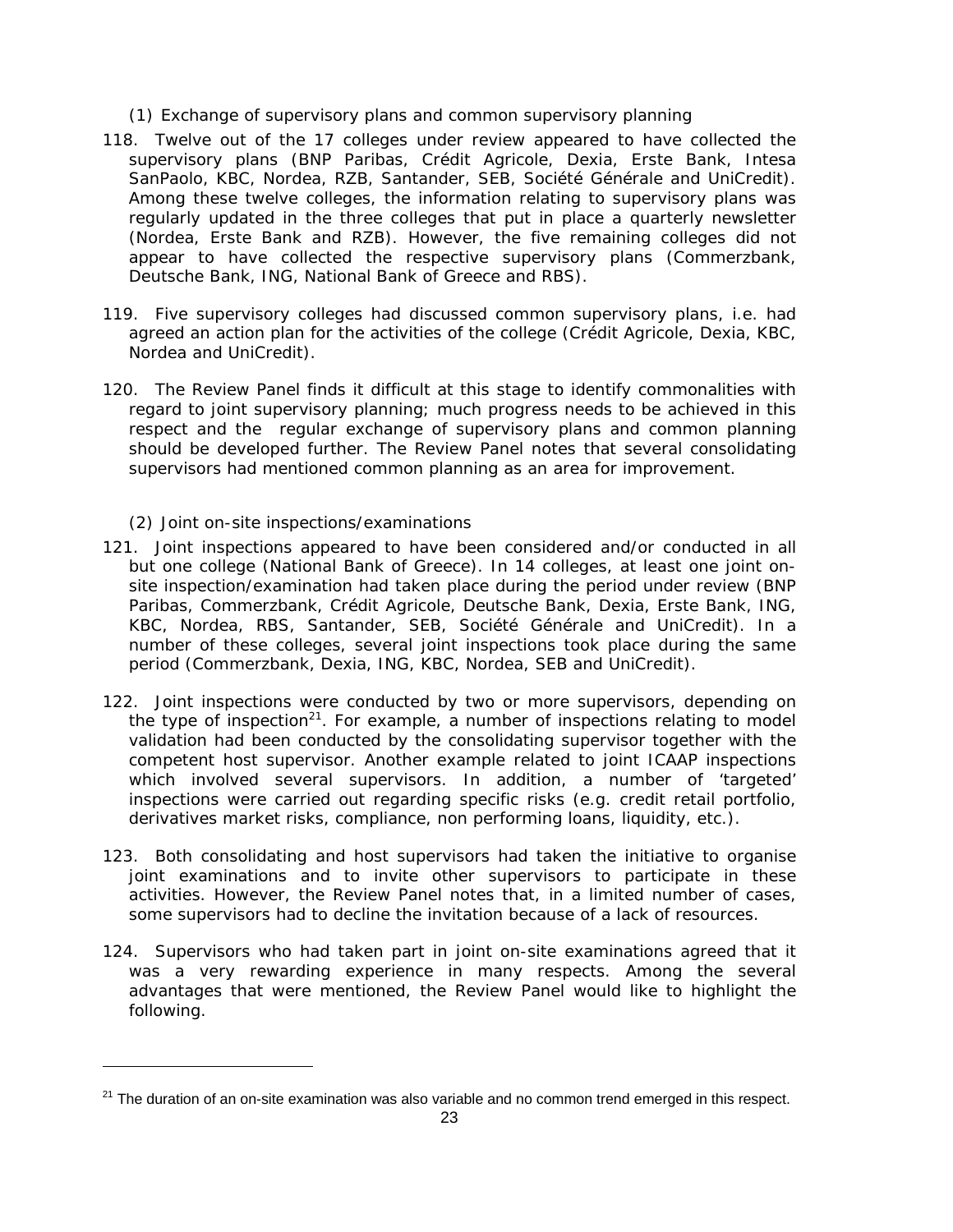- 125. Firstly, joint inspections provide participating supervisors with a better understanding of the group's structure and organisation, business model, activities and risk management.
- 126. Secondly, joint inspections also help supervisors to acquire a better knowledge of the local market.
- 127. As a result, supervisors can better challenge the management of the entities under their respective supervision. They can also communicate a stronger message to the group concerned.
- 128. Thirdly, joint examinations also provided an opportunity for supervisors to learn about the working methods of colleagues and to share their respective experience.
- 129. Fourthly, joint activities avoid duplication of work and result in a better allocation of resources. Joint inspections were coordinated among the participating supervisors beforehand. As a result, supervisors take the view that these on-site inspections had been more effective. In some instances, supervisors had allocated the various areas to be examined so that one supervisor would be responsible for an individual area. In other cases, the consolidating supervisor led the inspection, based on the coordinated preparation that took place among the participating supervisors.
- 130. Fifthly, when an inspection was performed jointly, the follow-up work, such as the drafting of the report, as well as possible decisions or actions, had proved easier.
- 131. Lastly, as expressed by the supervisors themselves, joint inspections enabled supervisory colleges to develop a joint perspective and a joint assessment of the group. Joint on-site examinations did, indeed, contribute to ensuring supervisory convergence and to improving the overall quality of supervision.

# *(3) Findings of inspections*

- 132. A majority of supervisory colleges appeared to exchange information regarding the findings of – unilateral and joint – on-site inspections that had taken place (BNP Paribas, Commerzbank, Crédit Agricole, Deutsche Bank, Dexia, Erste Bank, ING, Intesa SanPaolo, KBC, Nordea, RZB, Santander, SEB, Société Générale and UniCredit).
- 133. Only one college had adopted a common reporting for on-site inspections (Nordea $^{22}$ ). This practice should be developed further.

#### *(4) Follow-up decisions*

 $\overline{a}$ 

134. As a result of on-site inspections, when deemed necessary on the basis of the findings of such inspections, supervisors may take decisions requiring the credit

 $22$  The findings of the inspections were communicated to the group in the form of a common letter.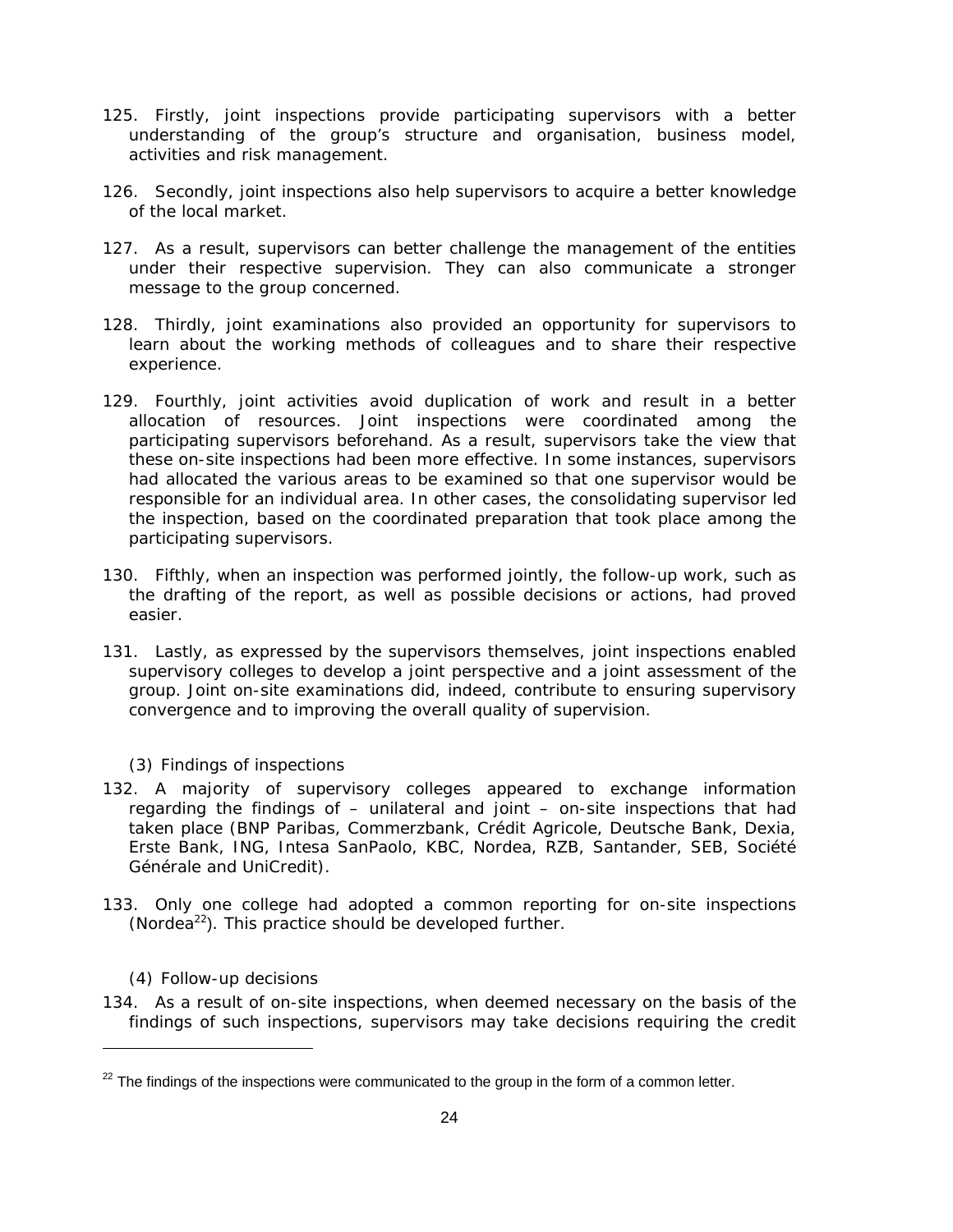institution concerned to take actions. In the context of the supervisory colleges, follow-up decisions have to be communicated to the college and coordinated towards the group by the consolidating supervisor.

135. When taken, follow-up decisions had been communicated to the other members of the college in nine colleges under review (BNP Paribas, Crédit Agricole, Dexia, Intesa SanPaolo, KBC, Nordea, Santander, Société Générale and UniCredit). This requirement needs to be applied across colleges.

#### *(5) Conclusions*

- 136. The Review Panel notes that the colleges for Commerzbank, Deutsche Bank, ING, National Bank of Greece and RBS did not collect, exchange and discuss the supervisory plans. In addition, in the college for National Bank of Greece, no joint inspections were considered and/or carried out. Therefore, the Review Panel is of the opinion that these colleges have not applied the requirements satisfactorily.
- 137. The Review Panel notes that the colleges for Erste Bank, RZB and SEB have applied all 'essential' assessment criteria, but have not applied the majority of 'important' assessment criteria. Therefore, the Review Panel concludes that these colleges have partially applied the requirements.
- 138. Lastly, the colleges for BNP Paribas, Crédit Agricole, Dexia, KBC, Intesa SanPaolo, Nordea, Santander, Société Générale and UniCredit have fulfilled all assessment criteria. Therefore, the Review Panel takes the view that these colleges have fully applied the requirements for planning and coordination.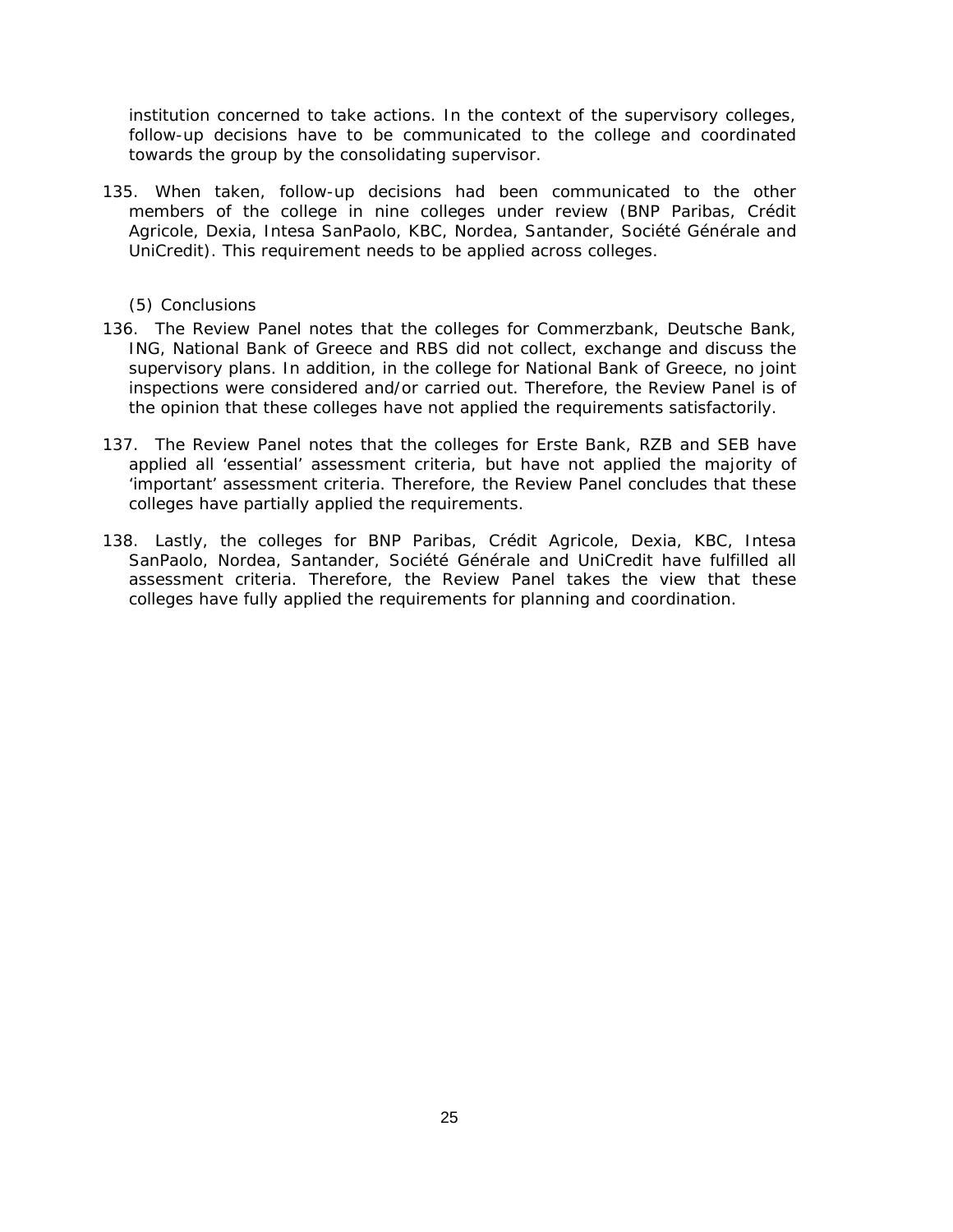# **II. Good practices**

- 139. The Review Panel notes that coordination and cooperation within supervisory colleges is an evolutionary process. The review has shown a lot of diversity in the three areas which were assessed, but also a lot of commonalities.
- 140. In each of the three areas under review, the Review Panel has identified good practices. These good practices have been developed in order to facilitate an effective information exchange, joint risk assessment and supervisory planning.
- 141. The Review Panel is of the opinion that these good practices deserve to be highlighted as they contribute to effective coordination and cooperation within supervisory colleges. The Review Panel, therefore, recommends that these good practices should be applied across colleges.

# **1. Exchange of Information**

- 142. With regard to Information Exchange, the Review Panel recommends the use of the following in order to foster the multilateral, regular and timely exchange of information among the members of the college:
	- Web platform;
	- Secure e-mails;
	- Conference calls;

l

- Minutes and actions points relating to the core and general college activities; and
- Periodic newsletter/report and templates $^{23}$ .
- 143. In addition, with regard to the substance of the information exchanged, the Review Panel recommends the supervisory colleges draw chiefly on 'CEBS guidelines for the cooperation between consolidating supervisors and host supervisors<sup>'24</sup> as well as on the 'CEBS Advice on information required to be exchanged under Article 42  $CRD<sup>25</sup>$ . This would help in ensuring a common framework for the exchange of information and promote horizontal convergence across colleges.

CRD.aspx

<sup>&</sup>lt;sup>23</sup> They facilitate a regular and interactive information exchange and are published on the college website.<br>  $^{24}$  http://www.c-ebs.org/Publications/Compendium-of-guidelines.aspx<br>  $^{25}$  http://www.c-ebs.org/qetdoc/878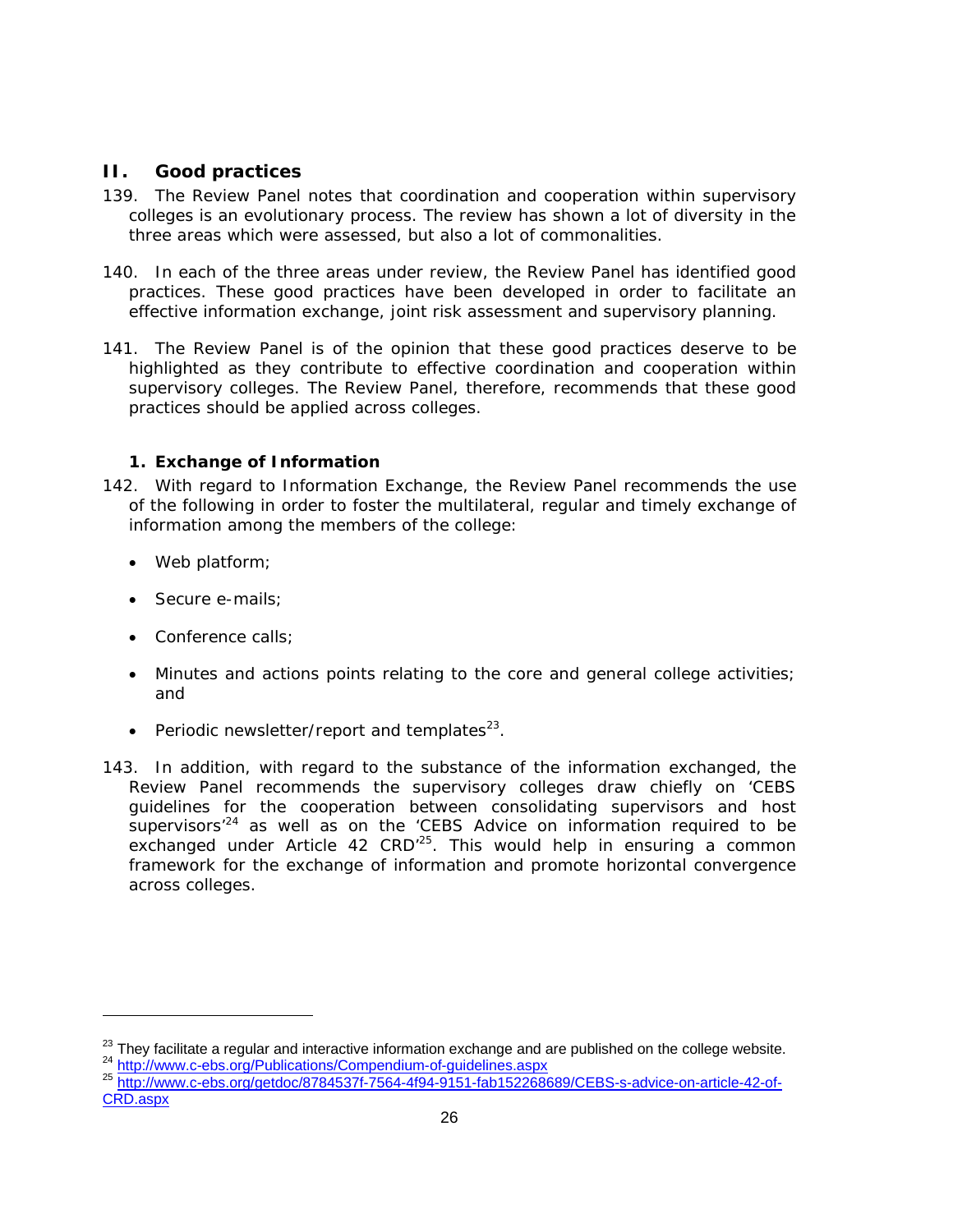# **2. Risk Assessment**

- 144. With regard to Risk Assessment, the Review Panel has identified the following good practices with a view to performing a focused and detailed risk assessment and fostering common approaches to it:
	- Ad hoc meetings of Risk expert groups;
	- Joint inspections relating to specific risks and/or ICAAP;
	- Presentation of the ICAAP to the college by the group's top management;
	- Use of the CEBS sectoral risk assessment, CEBS stress test, and CEBS liquidity identity card as an element in the risk assessment process; and
	- Dedicated college meeting or workshop on the risk assessment.
- 145. In addition, the Review Panel emphasises that a majority of the supervisory colleges under review use a common template for the performance of the risk assessment and that a minority of them also use a common scoring scale, as proposed in the draft JRAD guidelines.

### **3. Planning and Coordination**

- 146. The Review Panel takes the view that the Planning and Coordination of activities needs to be strengthened in all supervisory colleges. Furthermore, the review has also demonstrated that joint inspections have several advantages and bring considerable value to the collegial work.
- 147. Concerning planning and Coordination, the Review Panel highlights the following good practices:
	- Regular updates on supervisory plans;
	- Common reporting for joint on-site inspections.